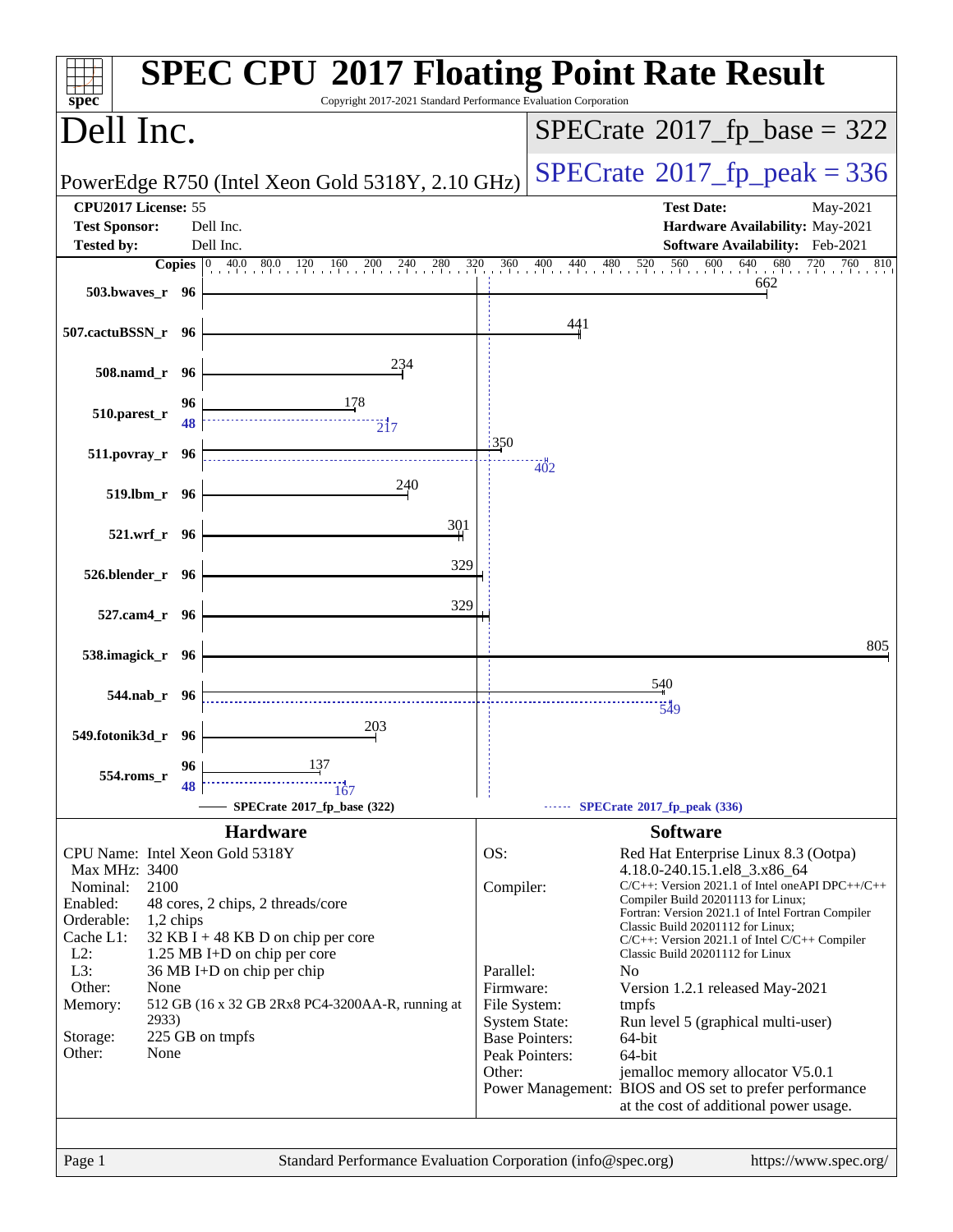| <b>SPEC CPU®2017 Floating Point Rate Result</b><br>Copyright 2017-2021 Standard Performance Evaluation Corporation                                                                                                                                  |           |                |       |                |              |                                                                                                          |       |               |                                            |              |                   |              |                                 |              |
|-----------------------------------------------------------------------------------------------------------------------------------------------------------------------------------------------------------------------------------------------------|-----------|----------------|-------|----------------|--------------|----------------------------------------------------------------------------------------------------------|-------|---------------|--------------------------------------------|--------------|-------------------|--------------|---------------------------------|--------------|
| spec <sup>®</sup>                                                                                                                                                                                                                                   |           |                |       |                |              |                                                                                                          |       |               |                                            |              |                   |              |                                 |              |
| Dell Inc.                                                                                                                                                                                                                                           |           |                |       |                |              |                                                                                                          |       |               | $SPECTate$ <sup>®</sup> 2017_fp_base = 322 |              |                   |              |                                 |              |
| $SPECTate@2017fr peak = 336$<br>PowerEdge R750 (Intel Xeon Gold 5318Y, 2.10 GHz)                                                                                                                                                                    |           |                |       |                |              |                                                                                                          |       |               |                                            |              |                   |              |                                 |              |
| CPU2017 License: 55                                                                                                                                                                                                                                 |           |                |       |                |              |                                                                                                          |       |               |                                            |              | <b>Test Date:</b> |              | May-2021                        |              |
| <b>Test Sponsor:</b>                                                                                                                                                                                                                                | Dell Inc. |                |       |                |              |                                                                                                          |       |               |                                            |              |                   |              | Hardware Availability: May-2021 |              |
| <b>Tested by:</b><br>Dell Inc.<br>Software Availability: Feb-2021                                                                                                                                                                                   |           |                |       |                |              |                                                                                                          |       |               |                                            |              |                   |              |                                 |              |
|                                                                                                                                                                                                                                                     |           |                |       |                |              | <b>Results Table</b>                                                                                     |       |               |                                            |              |                   |              |                                 |              |
|                                                                                                                                                                                                                                                     |           |                |       | <b>Base</b>    |              |                                                                                                          |       |               |                                            |              | <b>Peak</b>       |              |                                 |              |
| <b>Benchmark</b>                                                                                                                                                                                                                                    | Copies    | <b>Seconds</b> | Ratio | <b>Seconds</b> | <b>Ratio</b> | <b>Seconds</b>                                                                                           | Ratio | <b>Copies</b> | <b>Seconds</b>                             | <b>Ratio</b> | <b>Seconds</b>    | <b>Ratio</b> | <b>Seconds</b>                  | <b>Ratio</b> |
| 503.bwaves_r                                                                                                                                                                                                                                        | 96        | 1454           | 662   | 1454           | 662          |                                                                                                          |       | 96            | 1454                                       | 662          | 1454              | 662          |                                 |              |
| 507.cactuBSSN r                                                                                                                                                                                                                                     | 96        | 274            | 444   | 276            | 441          |                                                                                                          |       | 96            | 274                                        | 444          | 276               | 441          |                                 |              |
| 508.namd_r                                                                                                                                                                                                                                          | 96        | 389            | 235   | 389            | 234          |                                                                                                          |       | 96            | 389                                        | 235          | 389               | 234          |                                 |              |
| 510.parest_r                                                                                                                                                                                                                                        | 96        | 1408           | 178   | 1406           | 179          |                                                                                                          |       | 48            | 579                                        | 217          | 578               | 217          |                                 |              |
| 511.povray_r                                                                                                                                                                                                                                        | 96        | 639            | 351   | 640            | 350          |                                                                                                          |       | 96            | 555                                        | 404          | 558               | 402          |                                 |              |
| 519.1bm_r                                                                                                                                                                                                                                           | 96        | 421            | 240   | 421            | 240          |                                                                                                          |       | 96            | 421                                        | 240          | 421               | 240          |                                 |              |
| $521.wrf_r$                                                                                                                                                                                                                                         | 96        | 715            | 301   | 705            | 305          |                                                                                                          |       | 96            | 715                                        | 301          | 705               | 305          |                                 |              |
| 526.blender_r                                                                                                                                                                                                                                       | 96        | 445            | 329   | 445            | 329          |                                                                                                          |       | 96            | 445                                        | 329          | 445               | 329          |                                 |              |
| 527.cam4_r                                                                                                                                                                                                                                          | 96        | 500            | 336   | 511            | 329          |                                                                                                          |       | 96            | 500                                        | 336          | 511               | 329          |                                 |              |
| 538.imagick_r                                                                                                                                                                                                                                       | 96        | 297            | 805   | 297            | 805          |                                                                                                          |       | 96            | 297                                        | 805          | 297               | 805          |                                 |              |
| 544.nab_r                                                                                                                                                                                                                                           | 96        | 298            | 542   | 299            | 540          |                                                                                                          |       | 96            | 294                                        | 549          | 294               | 550          |                                 |              |
| 549.fotonik3d_r                                                                                                                                                                                                                                     | 96        | 1844           | 203   | 1842           | 203          |                                                                                                          |       | 96            | 1844                                       | <b>203</b>   | 1842              | 203          |                                 |              |
| $554$ .roms_r                                                                                                                                                                                                                                       | 96        | 1112           | 137   | 1111           | 137          |                                                                                                          |       | 48            | 457                                        | <b>167</b>   | 456               | 167          |                                 |              |
| $SPECrate$ <sup>®</sup> 2017_fp_base =<br>322<br>$SPECTate$ <sup>®</sup> 2017_fp_peak =<br>336                                                                                                                                                      |           |                |       |                |              |                                                                                                          |       |               |                                            |              |                   |              |                                 |              |
|                                                                                                                                                                                                                                                     |           |                |       |                |              | Results appear in the order in which they were run. Bold underlined text indicates a median measurement. |       |               |                                            |              |                   |              |                                 |              |
|                                                                                                                                                                                                                                                     |           |                |       |                |              |                                                                                                          |       |               |                                            |              |                   |              |                                 |              |
| <b>Submit Notes</b><br>The numactl mechanism was used to bind copies to processors. The config file option 'submit'<br>was used to generate numactl commands to bind each copy to a specific processor.<br>For details, please see the config file. |           |                |       |                |              |                                                                                                          |       |               |                                            |              |                   |              |                                 |              |
| <b>Operating System Notes</b><br>Stack size set to unlimited using "ulimit -s unlimited"                                                                                                                                                            |           |                |       |                |              |                                                                                                          |       |               |                                            |              |                   |              |                                 |              |
| <b>Environment Variables Notes</b>                                                                                                                                                                                                                  |           |                |       |                |              |                                                                                                          |       |               |                                            |              |                   |              |                                 |              |
| Environment variables set by runcpu before the start of the run:<br>LD LIBRARY PATH =<br>"/mnt/ramdisk2/cpu2017-1.1.5-ic2021.1/lib/intel64:/mnt/ramdisk2/cpu2017-<br>$1.1.5 - i c 2021.1/j e 5.0.1 - 64"$<br>MALLOC_CONF = "retain:true"            |           |                |       |                |              |                                                                                                          |       |               |                                            |              |                   |              |                                 |              |

### **[General Notes](http://www.spec.org/auto/cpu2017/Docs/result-fields.html#GeneralNotes)**

 Binaries compiled on a system with 1x Intel Core i9-7980XE CPU + 64GB RAM memory using Red Hat Enterprise Linux 8.1 Transparent Huge Pages enabled by default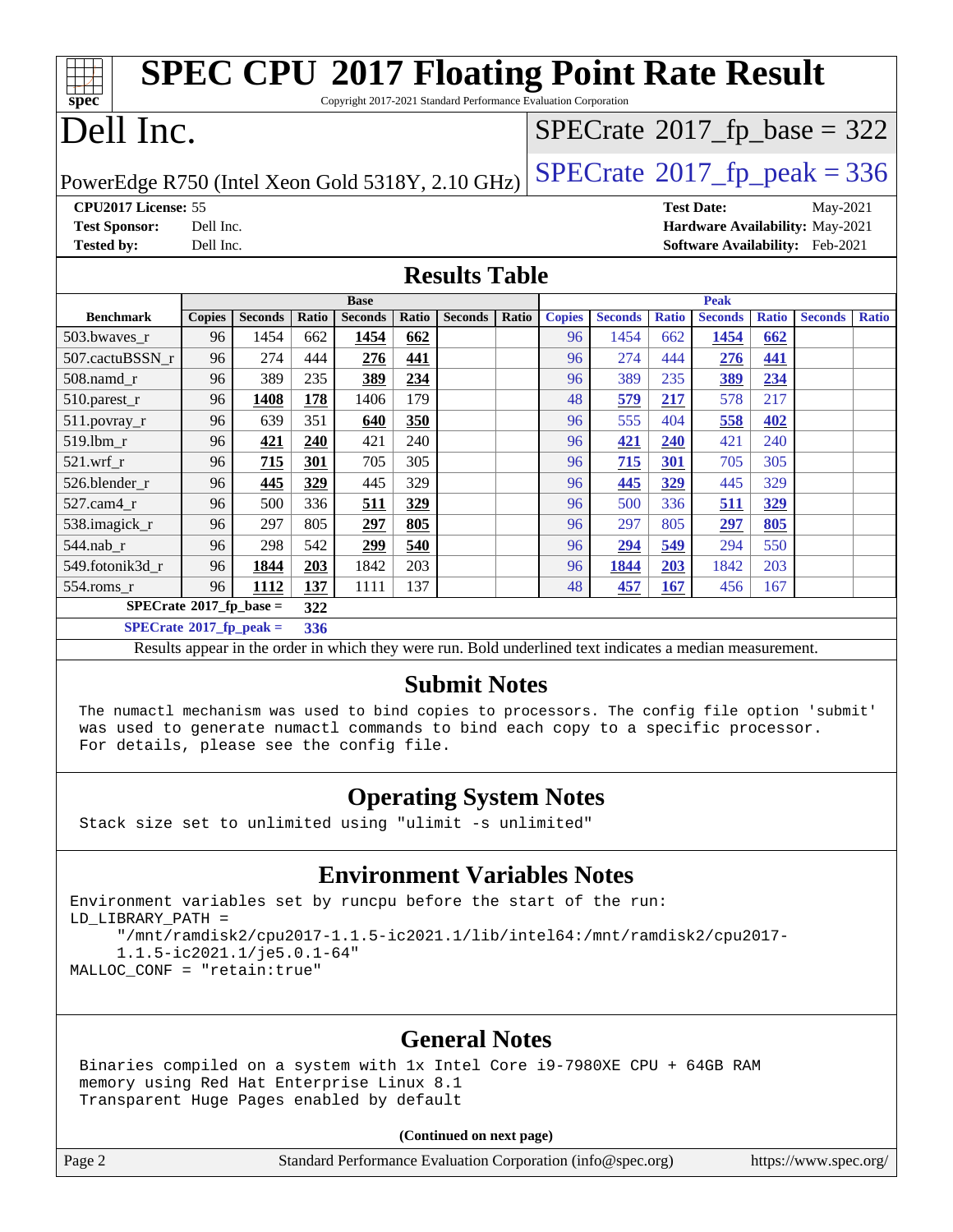| <b>SPEC CPU®2017 Floating Point Rate Result</b><br>Copyright 2017-2021 Standard Performance Evaluation Corporation<br>$spec^*$                                                                                                                                                                                                                                                                                                                                                                                                                                                                                                                                                                                                                                                                                                                                                                                                                                                                                                                         |                                                                                                     |  |  |  |  |  |
|--------------------------------------------------------------------------------------------------------------------------------------------------------------------------------------------------------------------------------------------------------------------------------------------------------------------------------------------------------------------------------------------------------------------------------------------------------------------------------------------------------------------------------------------------------------------------------------------------------------------------------------------------------------------------------------------------------------------------------------------------------------------------------------------------------------------------------------------------------------------------------------------------------------------------------------------------------------------------------------------------------------------------------------------------------|-----------------------------------------------------------------------------------------------------|--|--|--|--|--|
| Dell Inc.                                                                                                                                                                                                                                                                                                                                                                                                                                                                                                                                                                                                                                                                                                                                                                                                                                                                                                                                                                                                                                              | $SPECTate@2017_fp\_base = 322$                                                                      |  |  |  |  |  |
| PowerEdge R750 (Intel Xeon Gold 5318Y, 2.10 GHz)                                                                                                                                                                                                                                                                                                                                                                                                                                                                                                                                                                                                                                                                                                                                                                                                                                                                                                                                                                                                       | $SPECTate@2017_fp\_peak = 336$                                                                      |  |  |  |  |  |
| CPU2017 License: 55<br><b>Test Sponsor:</b><br>Dell Inc.<br>Dell Inc.<br><b>Tested by:</b>                                                                                                                                                                                                                                                                                                                                                                                                                                                                                                                                                                                                                                                                                                                                                                                                                                                                                                                                                             | <b>Test Date:</b><br>May-2021<br>Hardware Availability: May-2021<br>Software Availability: Feb-2021 |  |  |  |  |  |
| <b>General Notes (Continued)</b>                                                                                                                                                                                                                                                                                                                                                                                                                                                                                                                                                                                                                                                                                                                                                                                                                                                                                                                                                                                                                       |                                                                                                     |  |  |  |  |  |
| Prior to runcpu invocation<br>Filesystem page cache synced and cleared with:<br>/proc/sys/vm/drop_caches<br>sync $i$ echo $3$<br>runcpu command invoked through numactl i.e.:<br>numactl --interleave=all runcpu <etc><br/>jemalloc, a general purpose malloc implementation<br/>built with the RedHat Enterprise 7.5, and the system compiler gcc 4.8.5<br/>sources available from jemalloc.net or https://github.com/jemalloc/jemalloc/releases<br/>NA: The test sponsor attests, as of date of publication, that CVE-2017-5754 (Meltdown)<br/>is mitigated in the system as tested and documented.<br/>Yes: The test sponsor attests, as of date of publication, that CVE-2017-5753 (Spectre variant 1)<br/>is mitigated in the system as tested and documented.<br/>Yes: The test sponsor attests, as of date of publication, that CVE-2017-5715 (Spectre variant 2)<br/>is mitigated in the system as tested and documented.<br/>Benchmark run from a 225 GB ramdisk created with the cmd: "mount -t tmpfs -o size=225G tmpfs /mnt/ramdisk"</etc> |                                                                                                     |  |  |  |  |  |
| <b>Platform Notes</b>                                                                                                                                                                                                                                                                                                                                                                                                                                                                                                                                                                                                                                                                                                                                                                                                                                                                                                                                                                                                                                  |                                                                                                     |  |  |  |  |  |
| BIOS Settings:<br>Sub NUMA Cluster : 2-Way Clustering<br>Virtualization Technology : Disabled                                                                                                                                                                                                                                                                                                                                                                                                                                                                                                                                                                                                                                                                                                                                                                                                                                                                                                                                                          |                                                                                                     |  |  |  |  |  |
| System Profile : Custom<br>CPU Power Management : Maximum Performance<br>$C1E$ : Disabled<br>C States : Autonomous<br>Memory Patrol Scrub : Disabled<br>Energy Efficiency Policy : Performance<br>CPU Interconnect Bus Link<br>Power Management : Disabled<br>Sysinfo program /mnt/ramdisk2/cpu2017-1.1.5-ic2021.1/bin/sysinfo<br>Rev: r6538 of 2020-09-24 e8664e66d2d7080afeaa89d4b38e2f1c<br>running on localhost.localdomain Wed May 12 23:25:21 2021<br>SUT (System Under Test) info as seen by some common utilities.<br>For more information on this section, see<br>https://www.spec.org/cpu2017/Docs/config.html#sysinfo                                                                                                                                                                                                                                                                                                                                                                                                                       |                                                                                                     |  |  |  |  |  |
| From /proc/cpuinfo<br>model name: $Intel(R)$ Xeon $(R)$ Gold 5318Y CPU @ 2.10GHz<br>"physical id"s (chips)<br>2<br>96 "processors"                                                                                                                                                                                                                                                                                                                                                                                                                                                                                                                                                                                                                                                                                                                                                                                                                                                                                                                     |                                                                                                     |  |  |  |  |  |
| (Continued on next page)                                                                                                                                                                                                                                                                                                                                                                                                                                                                                                                                                                                                                                                                                                                                                                                                                                                                                                                                                                                                                               |                                                                                                     |  |  |  |  |  |
| Page 3<br>Standard Performance Evaluation Corporation (info@spec.org)                                                                                                                                                                                                                                                                                                                                                                                                                                                                                                                                                                                                                                                                                                                                                                                                                                                                                                                                                                                  | https://www.spec.org/                                                                               |  |  |  |  |  |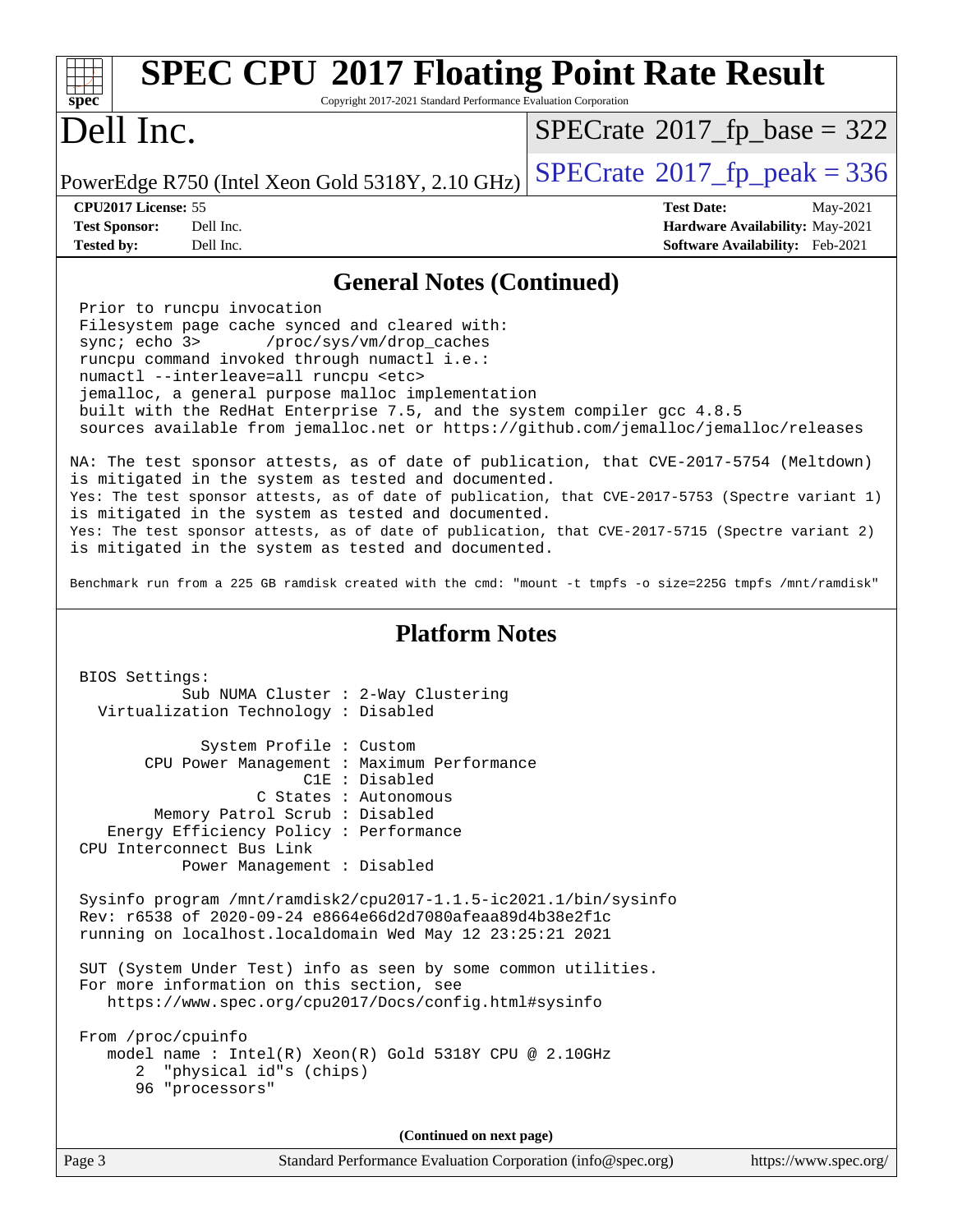| <b>SPEC CPU®2017 Floating Point Rate Result</b><br>Copyright 2017-2021 Standard Performance Evaluation Corporation<br>spec <sup>®</sup>                                                                                                                                                                                                           |  |
|---------------------------------------------------------------------------------------------------------------------------------------------------------------------------------------------------------------------------------------------------------------------------------------------------------------------------------------------------|--|
| Dell Inc.<br>$SPECrate^{\circ}2017$ [p base = 322                                                                                                                                                                                                                                                                                                 |  |
| $SPECTate$ <sup>®</sup> 2017_fp_peak = 336<br>PowerEdge R750 (Intel Xeon Gold 5318Y, 2.10 GHz)                                                                                                                                                                                                                                                    |  |
| CPU2017 License: 55<br><b>Test Date:</b><br>May-2021                                                                                                                                                                                                                                                                                              |  |
| <b>Test Sponsor:</b><br>Dell Inc.<br>Hardware Availability: May-2021<br><b>Tested by:</b><br>Dell Inc.<br>Software Availability: Feb-2021                                                                                                                                                                                                         |  |
|                                                                                                                                                                                                                                                                                                                                                   |  |
| <b>Platform Notes (Continued)</b>                                                                                                                                                                                                                                                                                                                 |  |
| cores, siblings (Caution: counting these is hw and system dependent. The following<br>excerpts from /proc/cpuinfo might not be reliable. Use with caution.)<br>cpu cores : 24<br>siblings : 48<br>physical 0: cores 0 1 10 11 12 13 14 15 16 17 18 19 20 21 22 23<br>physical 1: cores 0 1 10 11 12 13 14 15 16 17 18 19 20 21 22 23              |  |
| From lscpu:<br>Architecture:<br>x86 64                                                                                                                                                                                                                                                                                                            |  |
| $32$ -bit, $64$ -bit<br>$CPU$ op-mode( $s$ ):<br>Little Endian<br>Byte Order:<br>CPU(s):<br>96<br>On-line CPU(s) list: $0-95$                                                                                                                                                                                                                     |  |
| 2<br>Thread(s) per core:                                                                                                                                                                                                                                                                                                                          |  |
| Core(s) per socket:<br>24<br>2<br>Socket(s):                                                                                                                                                                                                                                                                                                      |  |
| NUMA $node(s):$<br>4<br>Vendor ID:<br>GenuineIntel                                                                                                                                                                                                                                                                                                |  |
| CPU family:<br>6                                                                                                                                                                                                                                                                                                                                  |  |
| Model:<br>106                                                                                                                                                                                                                                                                                                                                     |  |
| Model name:<br>$Intel(R) Xeon(R) Gold 5318Y CPU @ 2.10GHz$<br>Stepping:<br>6                                                                                                                                                                                                                                                                      |  |
| 2601.215<br>CPU MHz:                                                                                                                                                                                                                                                                                                                              |  |
| 4200.00<br>BogoMIPS:<br>Virtualization:<br>$VT - x$                                                                                                                                                                                                                                                                                               |  |
| Lld cache:<br>48K                                                                                                                                                                                                                                                                                                                                 |  |
| 32K<br>Lli cache:<br>1280K                                                                                                                                                                                                                                                                                                                        |  |
| $L2$ cache:<br>L3 cache:<br>36864K                                                                                                                                                                                                                                                                                                                |  |
| NUMA node0 CPU(s):                                                                                                                                                                                                                                                                                                                                |  |
| 0, 4, 8, 12, 16, 20, 24, 28, 32, 36, 40, 44, 48, 52, 56, 60, 64, 68, 72, 76, 80, 84, 88, 92<br>NUMA nodel CPU(s):<br>2, 6, 10, 14, 18, 22, 26, 30, 34, 38, 42, 46, 50, 54, 58, 62, 66, 70, 74, 78, 82, 86, 90, 94                                                                                                                                 |  |
| NUMA node2 CPU(s):<br>1, 5, 9, 13, 17, 21, 25, 29, 33, 37, 41, 45, 49, 53, 57, 61, 65, 69, 73, 77, 81, 85, 89, 93                                                                                                                                                                                                                                 |  |
| NUMA node3 CPU(s):                                                                                                                                                                                                                                                                                                                                |  |
| 3, 7, 11, 15, 19, 23, 27, 31, 35, 39, 43, 47, 51, 55, 59, 63, 67, 71, 75, 79, 83, 87, 91, 95<br>fpu vme de pse tsc msr pae mce cx8 apic sep mtrr pge mca cmov<br>Flags:                                                                                                                                                                           |  |
| pat pse36 clflush dts acpi mmx fxsr sse sse2 ss ht tm pbe syscall nx pdpe1gb rdtscp                                                                                                                                                                                                                                                               |  |
| lm constant_tsc art arch_perfmon pebs bts rep_good nopl xtopology nonstop_tsc cpuid<br>aperfmperf pni pclmulqdq dtes64 monitor ds_cpl vmx smx est tm2 ssse3 sdbg fma cx16<br>xtpr pdcm pcid dca sse4_1 sse4_2 x2apic movbe popcnt tsc_deadline_timer aes xsave<br>avx f16c rdrand lahf_lm abm 3dnowprefetch cpuid_fault epb cat_13 invpcid_single |  |
| intel_ppin ssbd mba ibrs ibpb stibp ibrs_enhanced fsgsbase tsc_adjust bmil hle avx2<br>smep bmi2 erms invpcid cqm rdt_a avx512f avx512dq rdseed adx smap avx512ifma<br>clflushopt clwb intel_pt avx512cd sha_ni avx512bw avx512vl xsaveopt xsavec xgetbvl<br>xsaves cqm_llc cqm_occup_llc cqm_mbm_total cqm_mbm_local split_lock_detect wbnoinvd  |  |
|                                                                                                                                                                                                                                                                                                                                                   |  |
| (Continued on next page)<br>Standard Performance Evaluation Corporation (info@spec.org)<br>https://www.spec.org/<br>Page 4                                                                                                                                                                                                                        |  |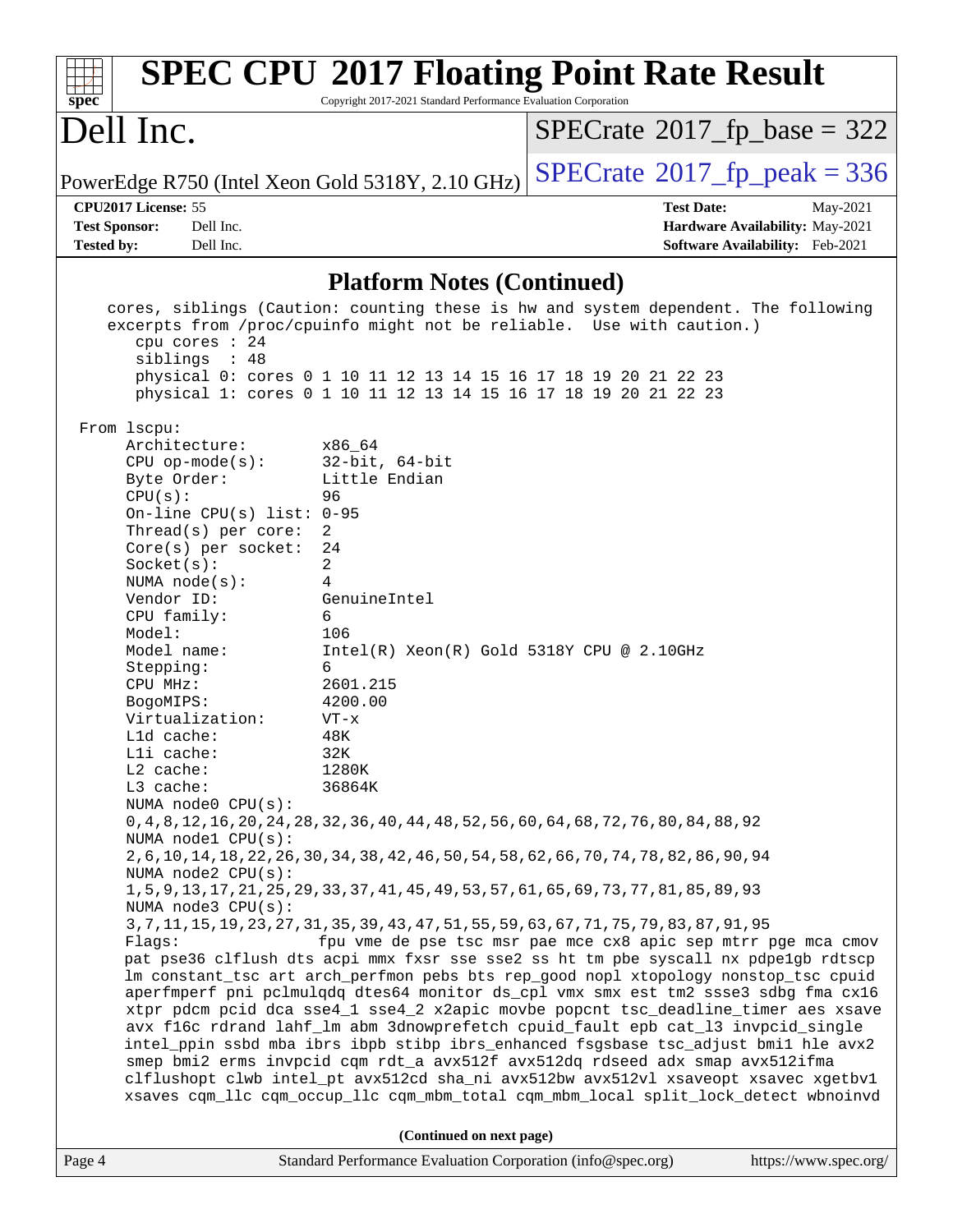| Dell Inc.                                                                                                                                                                                                                                                                                                                                                                                                                                                                                                                                                                                                                                                                                                                                                                                                                                                                                         | $SPECrate^{\circledcirc}2017_fp\_base = 322$                                                        |
|---------------------------------------------------------------------------------------------------------------------------------------------------------------------------------------------------------------------------------------------------------------------------------------------------------------------------------------------------------------------------------------------------------------------------------------------------------------------------------------------------------------------------------------------------------------------------------------------------------------------------------------------------------------------------------------------------------------------------------------------------------------------------------------------------------------------------------------------------------------------------------------------------|-----------------------------------------------------------------------------------------------------|
| PowerEdge R750 (Intel Xeon Gold 5318Y, 2.10 GHz)                                                                                                                                                                                                                                                                                                                                                                                                                                                                                                                                                                                                                                                                                                                                                                                                                                                  | $SPECTate@2017_fp\_peak = 336$                                                                      |
| CPU2017 License: 55<br><b>Test Sponsor:</b><br>Dell Inc.<br><b>Tested by:</b><br>Dell Inc.                                                                                                                                                                                                                                                                                                                                                                                                                                                                                                                                                                                                                                                                                                                                                                                                        | <b>Test Date:</b><br>May-2021<br>Hardware Availability: May-2021<br>Software Availability: Feb-2021 |
| <b>Platform Notes (Continued)</b>                                                                                                                                                                                                                                                                                                                                                                                                                                                                                                                                                                                                                                                                                                                                                                                                                                                                 |                                                                                                     |
| dtherm ida arat pln pts avx512vbmi umip pku ospke avx512_vbmi2 gfni vaes vpclmulqdq<br>avx512_vnni avx512_bitalg tme avx512_vpopcntdq la57 rdpid md_clear pconfig flush_11d<br>arch_capabilities<br>/proc/cpuinfo cache data                                                                                                                                                                                                                                                                                                                                                                                                                                                                                                                                                                                                                                                                      |                                                                                                     |
| cache size : 36864 KB                                                                                                                                                                                                                                                                                                                                                                                                                                                                                                                                                                                                                                                                                                                                                                                                                                                                             |                                                                                                     |
| From numactl --hardware WARNING: a numactl 'node' might or might not correspond to a<br>physical chip.<br>$available: 4 nodes (0-3)$<br>node 0 cpus: 0 4 8 12 16 20 24 28 32 36 40 44 48 52 56 60 64 68 72 76 80 84 88 92<br>node 0 size: 125715 MB<br>node 0 free: 112923 MB<br>node 1 cpus: 2 6 10 14 18 22 26 30 34 38 42 46 50 54 58 62 66 70 74 78 82 86 90 94<br>node 1 size: 126546 MB<br>node 1 free: 128083 MB<br>node 2 cpus: 1 5 9 13 17 21 25 29 33 37 41 45 49 53 57 61 65 69 73 77 81 85 89 93<br>node 2 size: 126214 MB<br>node 2 free: 128299 MB<br>node 3 cpus: 3 7 11 15 19 23 27 31 35 39 43 47 51 55 59 63 67 71 75 79 83 87 91 95<br>node 3 size: 126195 MB<br>node 3 free: 127276 MB<br>node distances:<br>node<br>$\overline{\phantom{0}}$<br>$\mathbf{1}$<br>2<br>3<br>0:<br>11<br>20<br>10<br>20<br>20<br>1:<br>11<br>10<br>20<br>2:<br>20  20  10  11<br>3: 20 20 11 10 |                                                                                                     |
| From /proc/meminfo<br>MemTotal:<br>527801048 kB<br>HugePages_Total: 0<br>Hugepagesize: 2048 kB                                                                                                                                                                                                                                                                                                                                                                                                                                                                                                                                                                                                                                                                                                                                                                                                    |                                                                                                     |
| /sbin/tuned-adm active<br>Current active profile: throughput-performance                                                                                                                                                                                                                                                                                                                                                                                                                                                                                                                                                                                                                                                                                                                                                                                                                          |                                                                                                     |
| From /etc/*release* /etc/*version*                                                                                                                                                                                                                                                                                                                                                                                                                                                                                                                                                                                                                                                                                                                                                                                                                                                                |                                                                                                     |

 os-release: NAME="Red Hat Enterprise Linux" VERSION="8.3 (Ootpa)" ID="rhel" ID\_LIKE="fedora" VERSION\_ID="8.3" PLATFORM\_ID="platform:el8" PRETTY\_NAME="Red Hat Enterprise Linux 8.3 (Ootpa)" ANSI\_COLOR="0;31"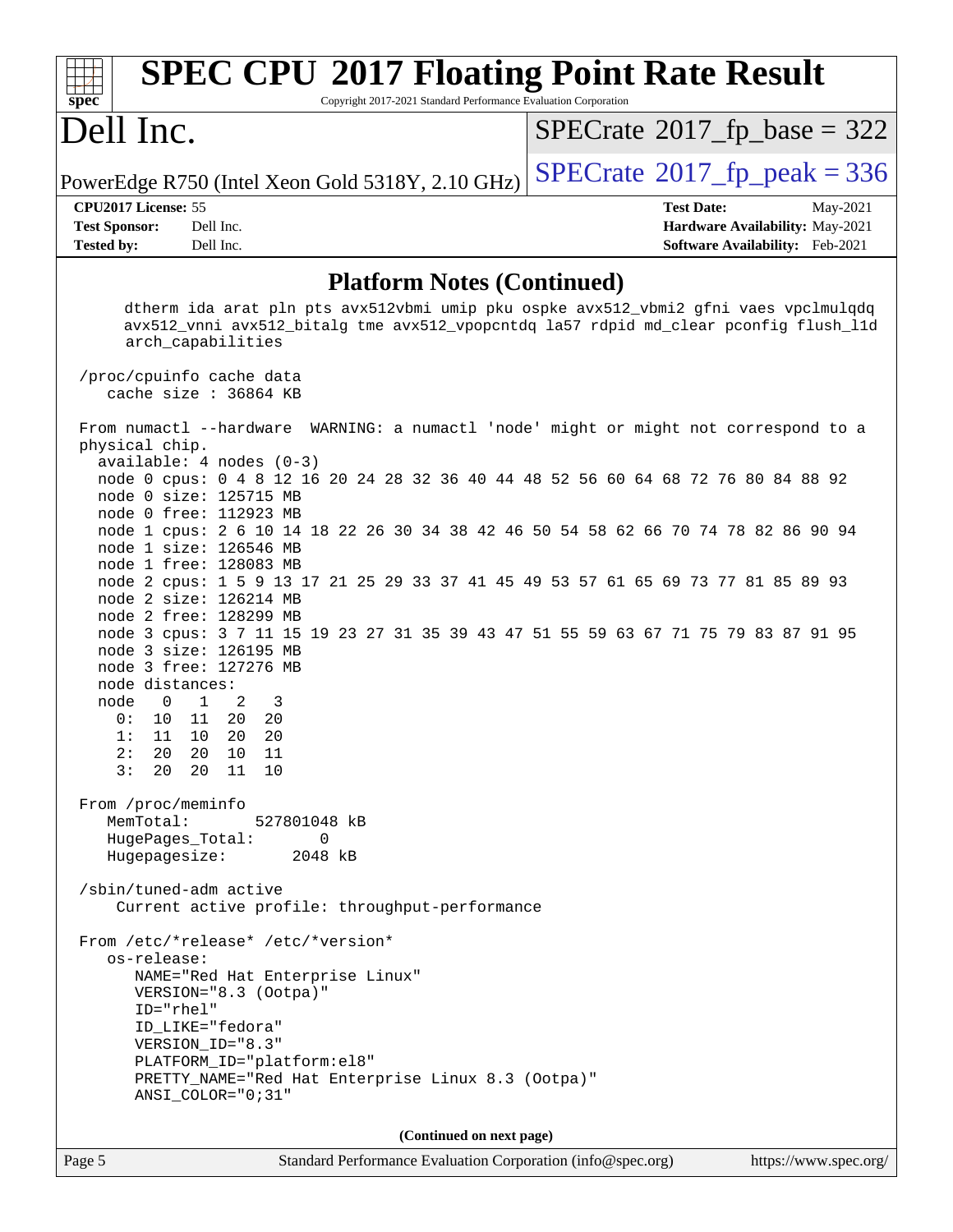| <b>SPEC CPU®2017 Floating Point Rate Result</b><br>Spec<br>Copyright 2017-2021 Standard Performance Evaluation Corporation                                                                                                                                                                                                                                |                                                                            |
|-----------------------------------------------------------------------------------------------------------------------------------------------------------------------------------------------------------------------------------------------------------------------------------------------------------------------------------------------------------|----------------------------------------------------------------------------|
| Dell Inc.                                                                                                                                                                                                                                                                                                                                                 | $SPECTate$ <sup>®</sup> 2017_fp_base = 322                                 |
| PowerEdge R750 (Intel Xeon Gold 5318Y, 2.10 GHz)                                                                                                                                                                                                                                                                                                          | $SPECTate$ <sup>®</sup> 2017_fp_peak = 336                                 |
| CPU2017 License: 55                                                                                                                                                                                                                                                                                                                                       | <b>Test Date:</b><br>May-2021                                              |
| Dell Inc.<br><b>Test Sponsor:</b>                                                                                                                                                                                                                                                                                                                         | Hardware Availability: May-2021                                            |
| Dell Inc.<br><b>Tested by:</b>                                                                                                                                                                                                                                                                                                                            | Software Availability: Feb-2021                                            |
| <b>Platform Notes (Continued)</b>                                                                                                                                                                                                                                                                                                                         |                                                                            |
| redhat-release: Red Hat Enterprise Linux release 8.3 (Ootpa)<br>system-release: Red Hat Enterprise Linux release 8.3 (Ootpa)<br>system-release-cpe: cpe:/o:redhat:enterprise_linux:8.3:ga                                                                                                                                                                 |                                                                            |
| $uname -a$ :                                                                                                                                                                                                                                                                                                                                              |                                                                            |
| Linux localhost.localdomain 4.18.0-240.15.1.el8_3.x86_64 #1 SMP Wed Feb 3 03:12:15 EST<br>2021 x86_64 x86_64 x86_64 GNU/Linux                                                                                                                                                                                                                             |                                                                            |
| Kernel self-reported vulnerability status:                                                                                                                                                                                                                                                                                                                |                                                                            |
| CVE-2018-12207 (iTLB Multihit):                                                                                                                                                                                                                                                                                                                           | Not affected                                                               |
| CVE-2018-3620 (L1 Terminal Fault):                                                                                                                                                                                                                                                                                                                        | Not affected                                                               |
| Microarchitectural Data Sampling:<br>CVE-2017-5754 (Meltdown):                                                                                                                                                                                                                                                                                            | Not affected<br>Not affected                                               |
| CVE-2018-3639 (Speculative Store Bypass):                                                                                                                                                                                                                                                                                                                 | Mitigation: Speculative Store<br>Bypass disabled via prctl and<br>seccomp  |
| CVE-2017-5753 (Spectre variant 1):                                                                                                                                                                                                                                                                                                                        | Mitigation: usercopy/swapgs<br>barriers and __user pointer<br>sanitization |
| CVE-2017-5715 (Spectre variant 2):                                                                                                                                                                                                                                                                                                                        | Mitigation: Enhanced IBRS, IBPB:<br>conditional, RSB filling               |
| CVE-2020-0543 (Special Register Buffer Data Sampling): Not affected<br>CVE-2019-11135 (TSX Asynchronous Abort):                                                                                                                                                                                                                                           | Not affected                                                               |
| run-level 5 May 12 17:35                                                                                                                                                                                                                                                                                                                                  |                                                                            |
| SPEC is set to: /mnt/ramdisk2/cpu2017-1.1.5-ic2021.1<br>Type<br>Size Used Avail Use% Mounted on<br>Filesystem<br>225G 6.9G 219G 4% / mnt/ramdisk2<br>tmpfs<br>tmpfs                                                                                                                                                                                       |                                                                            |
| From /sys/devices/virtual/dmi/id                                                                                                                                                                                                                                                                                                                          |                                                                            |
| Vendor:<br>Dell Inc.                                                                                                                                                                                                                                                                                                                                      |                                                                            |
| Product:<br>PowerEdge R750                                                                                                                                                                                                                                                                                                                                |                                                                            |
| Product Family: PowerEdge<br>Serial:<br>1234567                                                                                                                                                                                                                                                                                                           |                                                                            |
| Additional information from dmidecode follows. WARNING: Use caution when you interpret<br>this section. The 'dmidecode' program reads system data which is "intended to allow<br>hardware to be accurately determined", but the intent may not be met, as there are<br>frequent changes to hardware, firmware, and the "DMTF SMBIOS" standard.<br>Memory: |                                                                            |
| 12x 002C069D002C 18ASF4G72PDZ-3G2E1 32 GB 2 rank 3200, configured at 2933<br>4x 00AD063200AD HMAA4GR7AJR8N-XN 32 GB 2 rank 3200, configured at 2933<br>16x Not Specified Not Specified                                                                                                                                                                    |                                                                            |
| BIOS:                                                                                                                                                                                                                                                                                                                                                     |                                                                            |
| (Continued on next page)                                                                                                                                                                                                                                                                                                                                  |                                                                            |
| Page 6<br>Standard Performance Evaluation Corporation (info@spec.org)                                                                                                                                                                                                                                                                                     | https://www.spec.org/                                                      |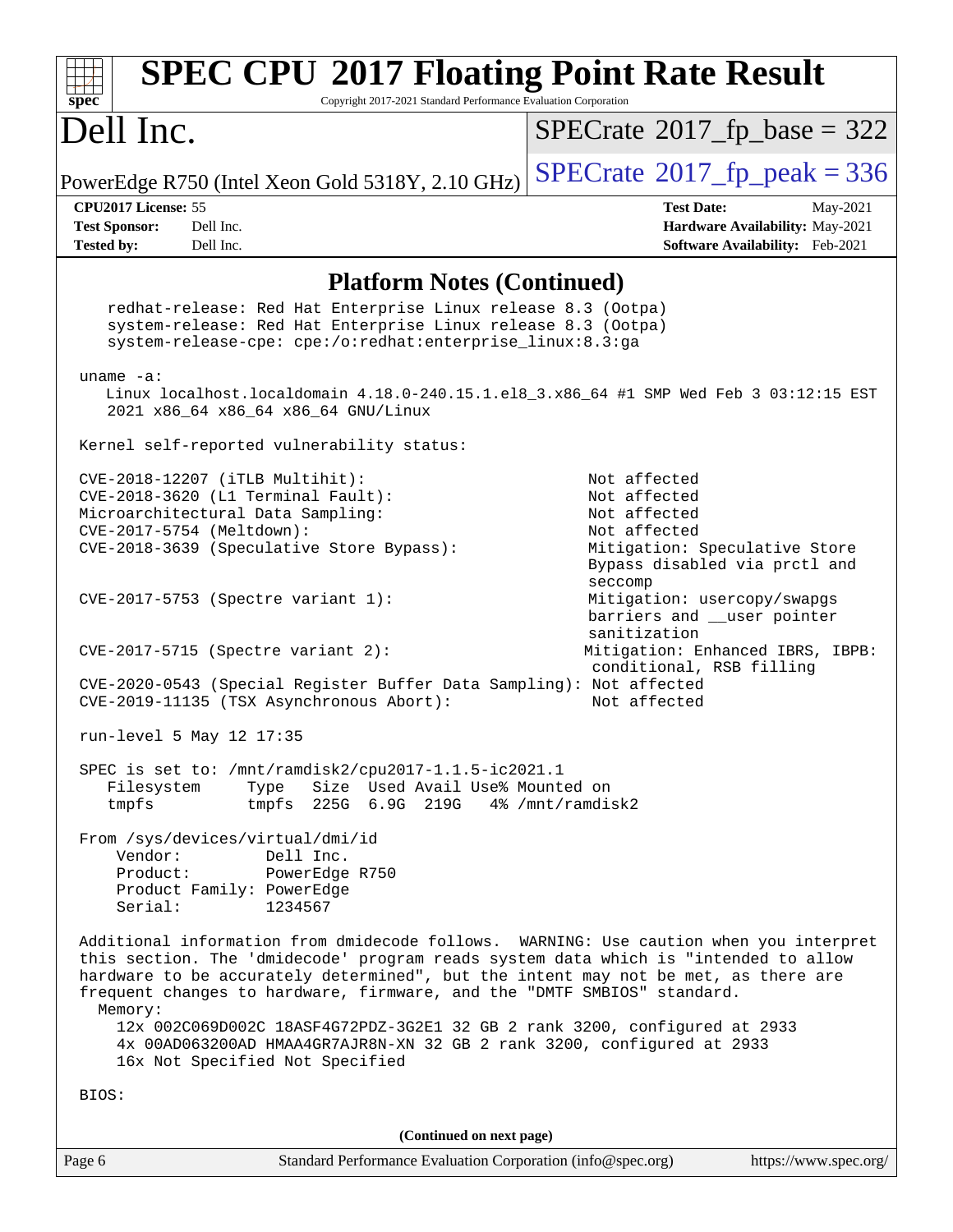| <b>SPEC CPU®2017 Floating Point Rate Result</b><br>Copyright 2017-2021 Standard Performance Evaluation Corporation<br>$spec^*$                                                                                                                                                                                                                                                                                          |                                                                                                     |
|-------------------------------------------------------------------------------------------------------------------------------------------------------------------------------------------------------------------------------------------------------------------------------------------------------------------------------------------------------------------------------------------------------------------------|-----------------------------------------------------------------------------------------------------|
| Dell Inc.                                                                                                                                                                                                                                                                                                                                                                                                               | $SPECTate$ <sup>®</sup> 2017_fp_base = 322                                                          |
| PowerEdge R750 (Intel Xeon Gold 5318Y, 2.10 GHz)                                                                                                                                                                                                                                                                                                                                                                        | $SPECTate@2017fr peak = 336$                                                                        |
| CPU2017 License: 55<br><b>Test Sponsor:</b><br>Dell Inc.<br><b>Tested by:</b><br>Dell Inc.                                                                                                                                                                                                                                                                                                                              | <b>Test Date:</b><br>May-2021<br>Hardware Availability: May-2021<br>Software Availability: Feb-2021 |
| <b>Platform Notes (Continued)</b>                                                                                                                                                                                                                                                                                                                                                                                       |                                                                                                     |
| Dell Inc.<br>BIOS Vendor:<br>BIOS Version:<br>1.2.1<br>05/06/2021<br>BIOS Date:<br>BIOS Revision:<br>1.2<br>(End of data from sysinfo program)                                                                                                                                                                                                                                                                          |                                                                                                     |
| <b>Compiler Version Notes</b>                                                                                                                                                                                                                                                                                                                                                                                           |                                                                                                     |
| 519.1bm_r(base, peak) 538.imagick_r(base, peak)<br>C<br>544.nab_r(base, peak)                                                                                                                                                                                                                                                                                                                                           |                                                                                                     |
| Intel(R) oneAPI DPC++/C++ Compiler for applications running on Intel(R) 64,<br>Version 2021.1 Build 20201113<br>Copyright (C) 1985-2020 Intel Corporation. All rights reserved.                                                                                                                                                                                                                                         |                                                                                                     |
| 508.namd_r(base, peak) 510.parest_r(base, peak)                                                                                                                                                                                                                                                                                                                                                                         |                                                                                                     |
| Intel(R) oneAPI DPC++/C++ Compiler for applications running on Intel(R) $64$ ,<br>Version 2021.1 Build 20201113<br>Copyright (C) 1985-2020 Intel Corporation. All rights reserved.                                                                                                                                                                                                                                      |                                                                                                     |
| $C++$ , $C$   511.povray_r(peak)                                                                                                                                                                                                                                                                                                                                                                                        |                                                                                                     |
| $Intel(R)$ C++ Intel(R) 64 Compiler Classic for applications running on<br>Intel(R) 64, Version 2021.1 Build 20201112_000000<br>Copyright (C) 1985-2020 Intel Corporation. All rights reserved.<br>$Intel(R)$ C Intel(R) 64 Compiler Classic for applications running on Intel(R)<br>64, Version 2021.1 Build 20201112 000000<br>Copyright (C) 1985-2020 Intel Corporation. All rights reserved.<br>___________________ |                                                                                                     |
|                                                                                                                                                                                                                                                                                                                                                                                                                         |                                                                                                     |
| C++, C $  511.povray_r(base) 526.blender_r(base, peak)$                                                                                                                                                                                                                                                                                                                                                                 |                                                                                                     |
| $Intel(R)$ oneAPI DPC++/C++ Compiler for applications running on Intel(R) 64,<br>Version 2021.1 Build 20201113<br>Copyright (C) 1985-2020 Intel Corporation. All rights reserved.<br>$Intel(R)$ oneAPI DPC++/C++ Compiler for applications running on Intel(R) 64,<br>Version 2021.1 Build 20201113                                                                                                                     |                                                                                                     |

Copyright (C) 1985-2020 Intel Corporation. All rights reserved.

| Page 7 | Standard Performance Evaluation Corporation (info@spec.org) | https://www.spec.org/ |
|--------|-------------------------------------------------------------|-----------------------|
|--------|-------------------------------------------------------------|-----------------------|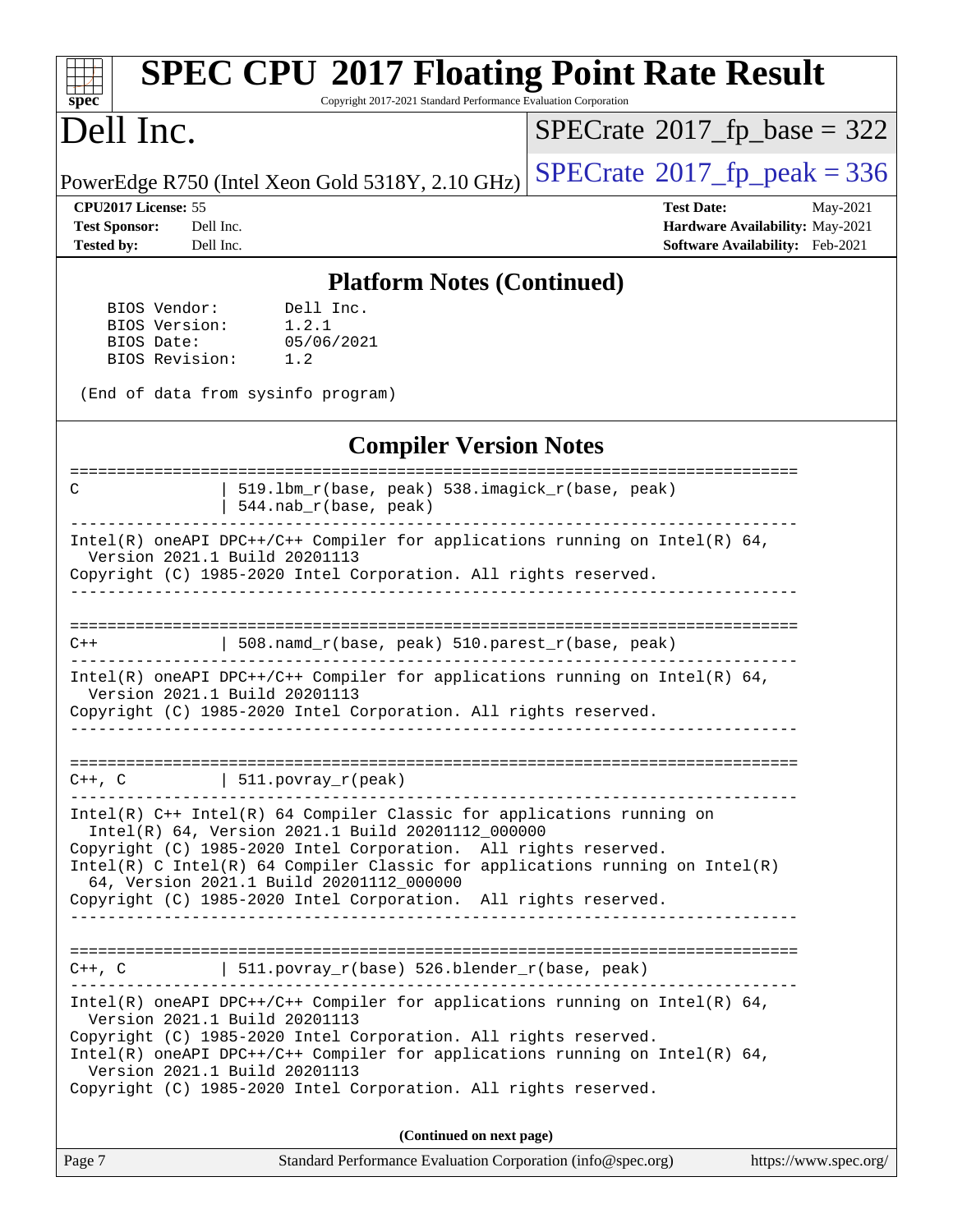| <b>SPEC CPU®2017 Floating Point Rate Result</b><br>Copyright 2017-2021 Standard Performance Evaluation Corporation<br>spec <sup>®</sup>                                                                                                                                                                                                                                                                                                                                                                    |                                                                                                     |  |  |  |  |
|------------------------------------------------------------------------------------------------------------------------------------------------------------------------------------------------------------------------------------------------------------------------------------------------------------------------------------------------------------------------------------------------------------------------------------------------------------------------------------------------------------|-----------------------------------------------------------------------------------------------------|--|--|--|--|
| Dell Inc.                                                                                                                                                                                                                                                                                                                                                                                                                                                                                                  | $SPECrate$ <sup>®</sup> 2017_fp_base = 322                                                          |  |  |  |  |
| PowerEdge R750 (Intel Xeon Gold 5318Y, 2.10 GHz)                                                                                                                                                                                                                                                                                                                                                                                                                                                           | $SPECTate@2017fr peak = 336$                                                                        |  |  |  |  |
| CPU2017 License: 55<br><b>Test Sponsor:</b><br>Dell Inc.<br><b>Tested by:</b><br>Dell Inc.                                                                                                                                                                                                                                                                                                                                                                                                                 | <b>Test Date:</b><br>May-2021<br>Hardware Availability: May-2021<br>Software Availability: Feb-2021 |  |  |  |  |
| <b>Compiler Version Notes (Continued)</b>                                                                                                                                                                                                                                                                                                                                                                                                                                                                  |                                                                                                     |  |  |  |  |
| ==========================<br>$C++$ , $C$<br>  $511.povray_r(peak)$<br>Intel(R) C++ Intel(R) 64 Compiler Classic for applications running on                                                                                                                                                                                                                                                                                                                                                               |                                                                                                     |  |  |  |  |
| Intel(R) 64, Version 2021.1 Build 20201112_000000<br>Copyright (C) 1985-2020 Intel Corporation. All rights reserved.<br>Intel(R) C Intel(R) 64 Compiler Classic for applications running on Intel(R)<br>64, Version 2021.1 Build 20201112_000000<br>Copyright (C) 1985-2020 Intel Corporation. All rights reserved.                                                                                                                                                                                        |                                                                                                     |  |  |  |  |
| $C++$ , $C$<br>  $511.povray_r(base) 526.blender_r(base, peak)$                                                                                                                                                                                                                                                                                                                                                                                                                                            |                                                                                                     |  |  |  |  |
| Intel(R) oneAPI DPC++/C++ Compiler for applications running on Intel(R) $64$ ,<br>Version 2021.1 Build 20201113<br>Copyright (C) 1985-2020 Intel Corporation. All rights reserved.<br>Intel(R) oneAPI DPC++/C++ Compiler for applications running on Intel(R) 64,<br>Version 2021.1 Build 20201113<br>Copyright (C) 1985-2020 Intel Corporation. All rights reserved.                                                                                                                                      |                                                                                                     |  |  |  |  |
| $C++$ , C, Fortran   507. cactuBSSN_r(base, peak)                                                                                                                                                                                                                                                                                                                                                                                                                                                          |                                                                                                     |  |  |  |  |
| Intel(R) oneAPI DPC++/C++ Compiler for applications running on Intel(R) $64$ ,<br>Version 2021.1 Build 20201113<br>Copyright (C) 1985-2020 Intel Corporation. All rights reserved.<br>Intel(R) oneAPI DPC++/C++ Compiler for applications running on Intel(R) $64$ ,<br>Version 2021.1 Build 20201113<br>Copyright (C) 1985-2020 Intel Corporation. All rights reserved.<br>Intel(R) Fortran Intel(R) 64 Compiler Classic for applications running on<br>Intel(R) 64, Version 2021.1 Build 20201112_000000 |                                                                                                     |  |  |  |  |
| Copyright (C) 1985-2020 Intel Corporation. All rights reserved.                                                                                                                                                                                                                                                                                                                                                                                                                                            |                                                                                                     |  |  |  |  |
| 503.bwaves_r(base, peak) 549.fotonik3d_r(base, peak)<br>Fortran<br>554.roms_r(base, peak)                                                                                                                                                                                                                                                                                                                                                                                                                  |                                                                                                     |  |  |  |  |
| Intel(R) Fortran Intel(R) 64 Compiler Classic for applications running on<br>Intel(R) 64, Version 2021.1 Build 20201112_000000<br>Copyright (C) 1985-2020 Intel Corporation. All rights reserved.                                                                                                                                                                                                                                                                                                          |                                                                                                     |  |  |  |  |
| (Continued on next page)                                                                                                                                                                                                                                                                                                                                                                                                                                                                                   |                                                                                                     |  |  |  |  |
| Standard Performance Evaluation Corporation (info@spec.org)<br>Page 8                                                                                                                                                                                                                                                                                                                                                                                                                                      | https://www.spec.org/                                                                               |  |  |  |  |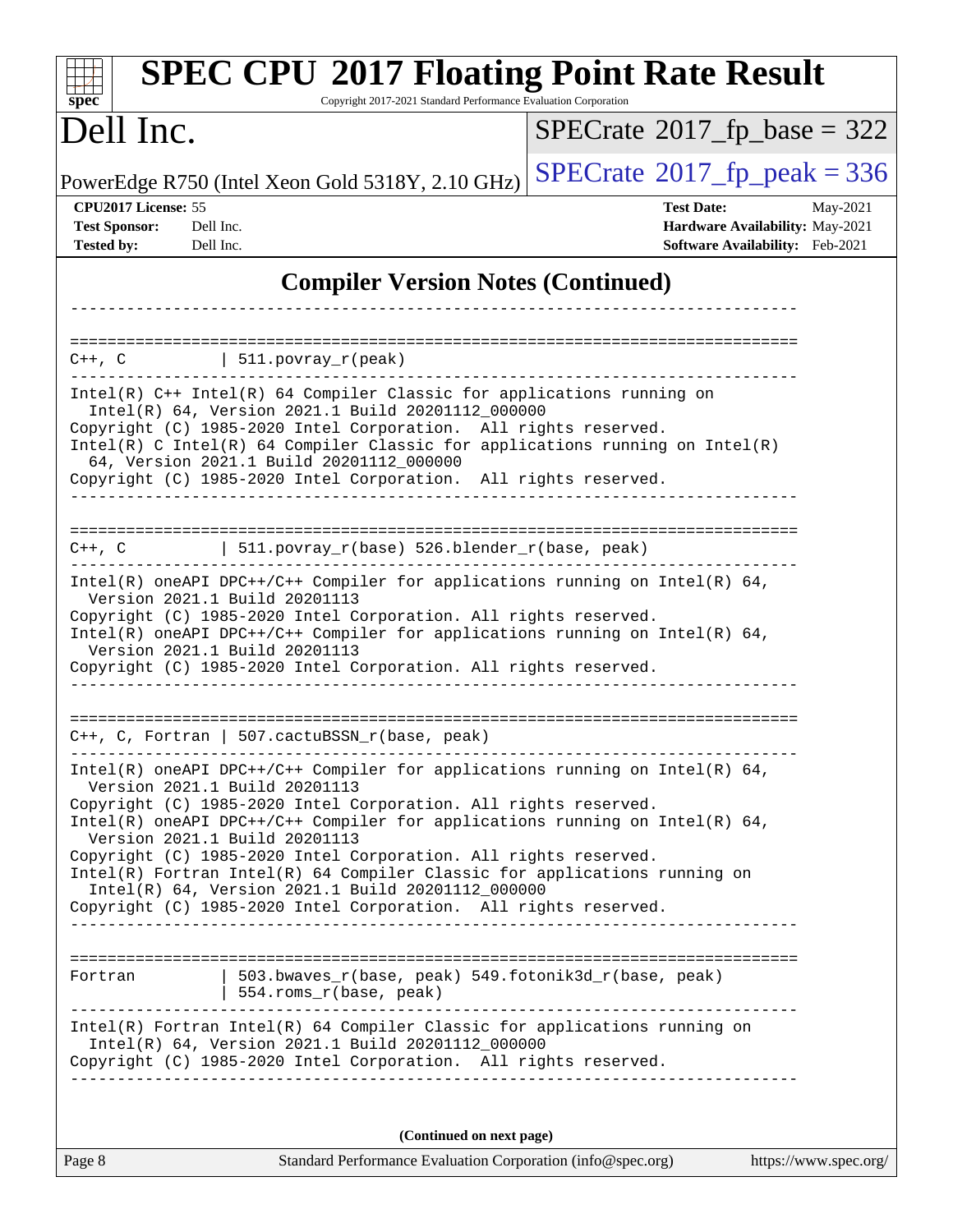| spec |  |  |  |  |  |  |
|------|--|--|--|--|--|--|

# **[SPEC CPU](http://www.spec.org/auto/cpu2017/Docs/result-fields.html#SPECCPU2017FloatingPointRateResult)[2017 Floating Point Rate Result](http://www.spec.org/auto/cpu2017/Docs/result-fields.html#SPECCPU2017FloatingPointRateResult)**

Copyright 2017-2021 Standard Performance Evaluation Corporation

### Dell Inc.

 $SPECTate$ <sup>®</sup>[2017\\_fp\\_base =](http://www.spec.org/auto/cpu2017/Docs/result-fields.html#SPECrate2017fpbase) 322

PowerEdge R750 (Intel Xeon Gold 5318Y, 2.10 GHz)  $\left|$  [SPECrate](http://www.spec.org/auto/cpu2017/Docs/result-fields.html#SPECrate2017fppeak)®[2017\\_fp\\_peak = 3](http://www.spec.org/auto/cpu2017/Docs/result-fields.html#SPECrate2017fppeak)36

**[Tested by:](http://www.spec.org/auto/cpu2017/Docs/result-fields.html#Testedby)** Dell Inc. **[Software Availability:](http://www.spec.org/auto/cpu2017/Docs/result-fields.html#SoftwareAvailability)** Feb-2021

**[CPU2017 License:](http://www.spec.org/auto/cpu2017/Docs/result-fields.html#CPU2017License)** 55 **[Test Date:](http://www.spec.org/auto/cpu2017/Docs/result-fields.html#TestDate)** May-2021 **[Test Sponsor:](http://www.spec.org/auto/cpu2017/Docs/result-fields.html#TestSponsor)** Dell Inc. **[Hardware Availability:](http://www.spec.org/auto/cpu2017/Docs/result-fields.html#HardwareAvailability)** May-2021

### **[Compiler Version Notes \(Continued\)](http://www.spec.org/auto/cpu2017/Docs/result-fields.html#CompilerVersionNotes)**

| 521.wrf_r(base, peak) 527.cam4_r(base, peak)<br>Fortran, C                                                                       |  |  |  |  |
|----------------------------------------------------------------------------------------------------------------------------------|--|--|--|--|
| Intel(R) Fortran Intel(R) $64$ Compiler Classic for applications running on<br>Intel(R) 64, Version 2021.1 Build 20201112 000000 |  |  |  |  |
| Copyright (C) 1985-2020 Intel Corporation. All rights reserved.                                                                  |  |  |  |  |
| Intel(R) oneAPI DPC++/C++ Compiler for applications running on Intel(R) $64$ ,<br>Version 2021.1 Build 20201113                  |  |  |  |  |
| Copyright (C) 1985-2020 Intel Corporation. All rights reserved.                                                                  |  |  |  |  |
|                                                                                                                                  |  |  |  |  |

### **[Base Compiler Invocation](http://www.spec.org/auto/cpu2017/Docs/result-fields.html#BaseCompilerInvocation)**

[C benchmarks](http://www.spec.org/auto/cpu2017/Docs/result-fields.html#Cbenchmarks):

[icx](http://www.spec.org/cpu2017/results/res2021q3/cpu2017-20210618-27233.flags.html#user_CCbase_intel_icx_fe2d28d19ae2a5db7c42fe0f2a2aed77cb715edd4aeb23434404a8be6683fe239869bb6ca8154ca98265c2e3b9226a719a0efe2953a4a7018c379b7010ccf087)

[C++ benchmarks:](http://www.spec.org/auto/cpu2017/Docs/result-fields.html#CXXbenchmarks) [icpx](http://www.spec.org/cpu2017/results/res2021q3/cpu2017-20210618-27233.flags.html#user_CXXbase_intel_icpx_1e918ed14c436bf4b9b7c8bcdd51d4539fc71b3df010bd1e9f8732d9c34c2b2914e48204a846820f3c0ebb4095dea797a5c30b458ac0b6dffac65d78f781f5ca)

[Fortran benchmarks](http://www.spec.org/auto/cpu2017/Docs/result-fields.html#Fortranbenchmarks): [ifort](http://www.spec.org/cpu2017/results/res2021q3/cpu2017-20210618-27233.flags.html#user_FCbase_intel_ifort_8111460550e3ca792625aed983ce982f94888b8b503583aa7ba2b8303487b4d8a21a13e7191a45c5fd58ff318f48f9492884d4413fa793fd88dd292cad7027ca)

[Benchmarks using both Fortran and C](http://www.spec.org/auto/cpu2017/Docs/result-fields.html#BenchmarksusingbothFortranandC): [ifort](http://www.spec.org/cpu2017/results/res2021q3/cpu2017-20210618-27233.flags.html#user_CC_FCbase_intel_ifort_8111460550e3ca792625aed983ce982f94888b8b503583aa7ba2b8303487b4d8a21a13e7191a45c5fd58ff318f48f9492884d4413fa793fd88dd292cad7027ca) [icx](http://www.spec.org/cpu2017/results/res2021q3/cpu2017-20210618-27233.flags.html#user_CC_FCbase_intel_icx_fe2d28d19ae2a5db7c42fe0f2a2aed77cb715edd4aeb23434404a8be6683fe239869bb6ca8154ca98265c2e3b9226a719a0efe2953a4a7018c379b7010ccf087)

[Benchmarks using both C and C++](http://www.spec.org/auto/cpu2017/Docs/result-fields.html#BenchmarksusingbothCandCXX): [icpx](http://www.spec.org/cpu2017/results/res2021q3/cpu2017-20210618-27233.flags.html#user_CC_CXXbase_intel_icpx_1e918ed14c436bf4b9b7c8bcdd51d4539fc71b3df010bd1e9f8732d9c34c2b2914e48204a846820f3c0ebb4095dea797a5c30b458ac0b6dffac65d78f781f5ca) [icx](http://www.spec.org/cpu2017/results/res2021q3/cpu2017-20210618-27233.flags.html#user_CC_CXXbase_intel_icx_fe2d28d19ae2a5db7c42fe0f2a2aed77cb715edd4aeb23434404a8be6683fe239869bb6ca8154ca98265c2e3b9226a719a0efe2953a4a7018c379b7010ccf087)

[Benchmarks using Fortran, C, and C++:](http://www.spec.org/auto/cpu2017/Docs/result-fields.html#BenchmarksusingFortranCandCXX) [icpx](http://www.spec.org/cpu2017/results/res2021q3/cpu2017-20210618-27233.flags.html#user_CC_CXX_FCbase_intel_icpx_1e918ed14c436bf4b9b7c8bcdd51d4539fc71b3df010bd1e9f8732d9c34c2b2914e48204a846820f3c0ebb4095dea797a5c30b458ac0b6dffac65d78f781f5ca) [icx](http://www.spec.org/cpu2017/results/res2021q3/cpu2017-20210618-27233.flags.html#user_CC_CXX_FCbase_intel_icx_fe2d28d19ae2a5db7c42fe0f2a2aed77cb715edd4aeb23434404a8be6683fe239869bb6ca8154ca98265c2e3b9226a719a0efe2953a4a7018c379b7010ccf087) [ifort](http://www.spec.org/cpu2017/results/res2021q3/cpu2017-20210618-27233.flags.html#user_CC_CXX_FCbase_intel_ifort_8111460550e3ca792625aed983ce982f94888b8b503583aa7ba2b8303487b4d8a21a13e7191a45c5fd58ff318f48f9492884d4413fa793fd88dd292cad7027ca)

### **[Base Portability Flags](http://www.spec.org/auto/cpu2017/Docs/result-fields.html#BasePortabilityFlags)**

 503.bwaves\_r: [-DSPEC\\_LP64](http://www.spec.org/cpu2017/results/res2021q3/cpu2017-20210618-27233.flags.html#suite_basePORTABILITY503_bwaves_r_DSPEC_LP64) 507.cactuBSSN\_r: [-DSPEC\\_LP64](http://www.spec.org/cpu2017/results/res2021q3/cpu2017-20210618-27233.flags.html#suite_basePORTABILITY507_cactuBSSN_r_DSPEC_LP64) 508.namd\_r: [-DSPEC\\_LP64](http://www.spec.org/cpu2017/results/res2021q3/cpu2017-20210618-27233.flags.html#suite_basePORTABILITY508_namd_r_DSPEC_LP64) 510.parest\_r: [-DSPEC\\_LP64](http://www.spec.org/cpu2017/results/res2021q3/cpu2017-20210618-27233.flags.html#suite_basePORTABILITY510_parest_r_DSPEC_LP64) 511.povray\_r: [-DSPEC\\_LP64](http://www.spec.org/cpu2017/results/res2021q3/cpu2017-20210618-27233.flags.html#suite_basePORTABILITY511_povray_r_DSPEC_LP64) 519.lbm\_r: [-DSPEC\\_LP64](http://www.spec.org/cpu2017/results/res2021q3/cpu2017-20210618-27233.flags.html#suite_basePORTABILITY519_lbm_r_DSPEC_LP64) 521.wrf\_r: [-DSPEC\\_LP64](http://www.spec.org/cpu2017/results/res2021q3/cpu2017-20210618-27233.flags.html#suite_basePORTABILITY521_wrf_r_DSPEC_LP64) [-DSPEC\\_CASE\\_FLAG](http://www.spec.org/cpu2017/results/res2021q3/cpu2017-20210618-27233.flags.html#b521.wrf_r_baseCPORTABILITY_DSPEC_CASE_FLAG) [-convert big\\_endian](http://www.spec.org/cpu2017/results/res2021q3/cpu2017-20210618-27233.flags.html#user_baseFPORTABILITY521_wrf_r_convert_big_endian_c3194028bc08c63ac5d04de18c48ce6d347e4e562e8892b8bdbdc0214820426deb8554edfa529a3fb25a586e65a3d812c835984020483e7e73212c4d31a38223) 526.blender\_r: [-DSPEC\\_LP64](http://www.spec.org/cpu2017/results/res2021q3/cpu2017-20210618-27233.flags.html#suite_basePORTABILITY526_blender_r_DSPEC_LP64) [-DSPEC\\_LINUX](http://www.spec.org/cpu2017/results/res2021q3/cpu2017-20210618-27233.flags.html#b526.blender_r_baseCPORTABILITY_DSPEC_LINUX) [-funsigned-char](http://www.spec.org/cpu2017/results/res2021q3/cpu2017-20210618-27233.flags.html#user_baseCPORTABILITY526_blender_r_force_uchar_40c60f00ab013830e2dd6774aeded3ff59883ba5a1fc5fc14077f794d777847726e2a5858cbc7672e36e1b067e7e5c1d9a74f7176df07886a243d7cc18edfe67) 527.cam4\_r: [-DSPEC\\_LP64](http://www.spec.org/cpu2017/results/res2021q3/cpu2017-20210618-27233.flags.html#suite_basePORTABILITY527_cam4_r_DSPEC_LP64) [-DSPEC\\_CASE\\_FLAG](http://www.spec.org/cpu2017/results/res2021q3/cpu2017-20210618-27233.flags.html#b527.cam4_r_baseCPORTABILITY_DSPEC_CASE_FLAG) 538.imagick\_r: [-DSPEC\\_LP64](http://www.spec.org/cpu2017/results/res2021q3/cpu2017-20210618-27233.flags.html#suite_basePORTABILITY538_imagick_r_DSPEC_LP64)

**(Continued on next page)**

Page 9 Standard Performance Evaluation Corporation [\(info@spec.org\)](mailto:info@spec.org) <https://www.spec.org/>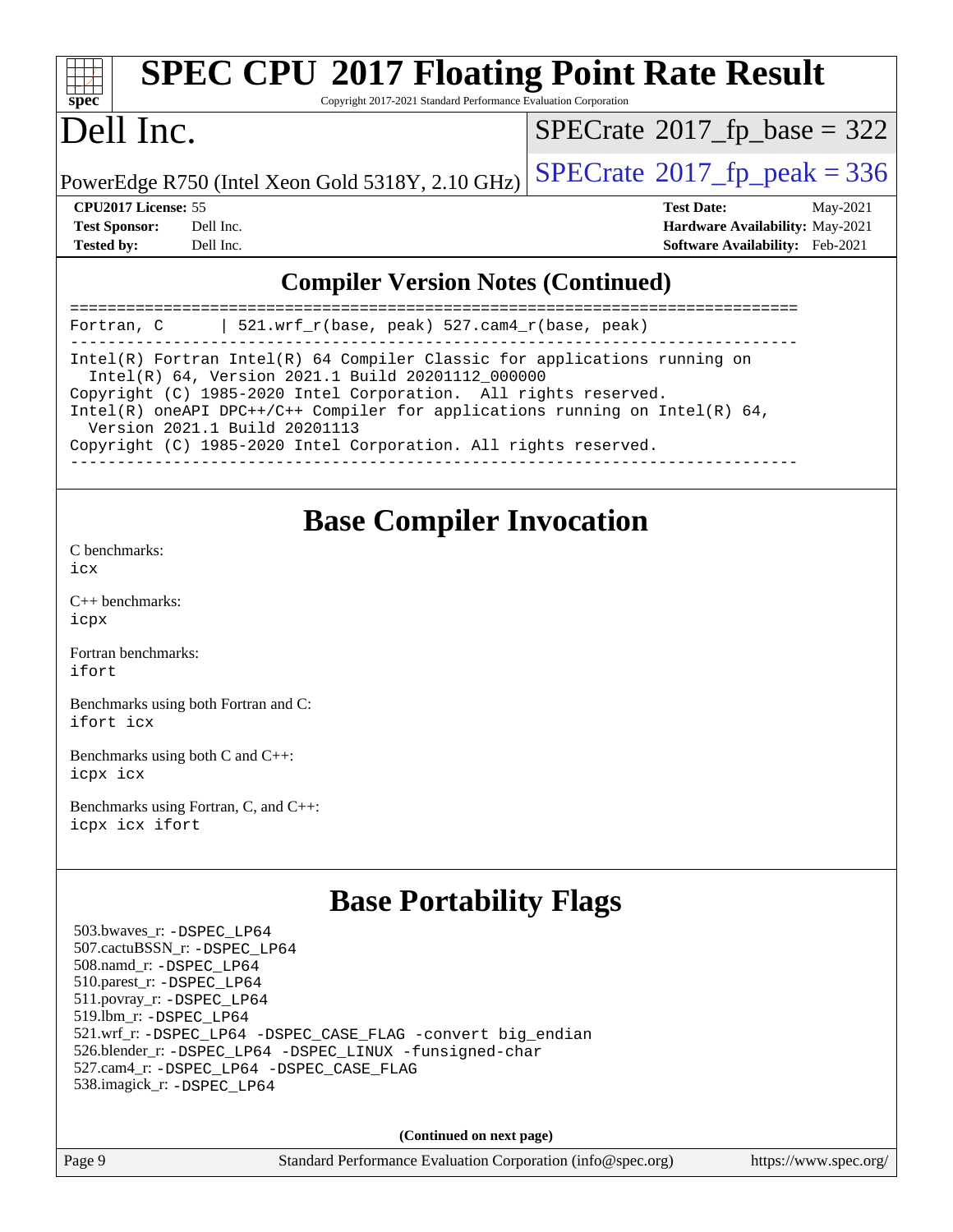# **[spec](http://www.spec.org/)**

# **[SPEC CPU](http://www.spec.org/auto/cpu2017/Docs/result-fields.html#SPECCPU2017FloatingPointRateResult)[2017 Floating Point Rate Result](http://www.spec.org/auto/cpu2017/Docs/result-fields.html#SPECCPU2017FloatingPointRateResult)**

Copyright 2017-2021 Standard Performance Evaluation Corporation

### Dell Inc.

 $SPECTate$ <sup>®</sup>[2017\\_fp\\_base =](http://www.spec.org/auto/cpu2017/Docs/result-fields.html#SPECrate2017fpbase) 322

PowerEdge R750 (Intel Xeon Gold 5318Y, 2.10 GHz)  $\left|$  [SPECrate](http://www.spec.org/auto/cpu2017/Docs/result-fields.html#SPECrate2017fppeak)<sup>®</sup>[2017\\_fp\\_peak = 3](http://www.spec.org/auto/cpu2017/Docs/result-fields.html#SPECrate2017fppeak)36

**[CPU2017 License:](http://www.spec.org/auto/cpu2017/Docs/result-fields.html#CPU2017License)** 55 **[Test Date:](http://www.spec.org/auto/cpu2017/Docs/result-fields.html#TestDate)** May-2021 **[Test Sponsor:](http://www.spec.org/auto/cpu2017/Docs/result-fields.html#TestSponsor)** Dell Inc. **[Hardware Availability:](http://www.spec.org/auto/cpu2017/Docs/result-fields.html#HardwareAvailability)** May-2021 **[Tested by:](http://www.spec.org/auto/cpu2017/Docs/result-fields.html#Testedby)** Dell Inc. **[Software Availability:](http://www.spec.org/auto/cpu2017/Docs/result-fields.html#SoftwareAvailability)** Feb-2021

### **[Base Portability Flags \(Continued\)](http://www.spec.org/auto/cpu2017/Docs/result-fields.html#BasePortabilityFlags)**

 544.nab\_r: [-DSPEC\\_LP64](http://www.spec.org/cpu2017/results/res2021q3/cpu2017-20210618-27233.flags.html#suite_basePORTABILITY544_nab_r_DSPEC_LP64) 549.fotonik3d\_r: [-DSPEC\\_LP64](http://www.spec.org/cpu2017/results/res2021q3/cpu2017-20210618-27233.flags.html#suite_basePORTABILITY549_fotonik3d_r_DSPEC_LP64) 554.roms\_r: [-DSPEC\\_LP64](http://www.spec.org/cpu2017/results/res2021q3/cpu2017-20210618-27233.flags.html#suite_basePORTABILITY554_roms_r_DSPEC_LP64)

**[Base Optimization Flags](http://www.spec.org/auto/cpu2017/Docs/result-fields.html#BaseOptimizationFlags)**

### [C benchmarks](http://www.spec.org/auto/cpu2017/Docs/result-fields.html#Cbenchmarks):

```
-w -std=c11 -m64 -Wl,-z,muldefs -xCORE-AVX512 -Ofast -ffast-math
-flto -mfpmath=sse -funroll-loops -qopt-mem-layout-trans=4
-mbranches-within-32B-boundaries -ljemalloc
-L/usr/local/jemalloc64-5.0.1/lib
```
### [C++ benchmarks:](http://www.spec.org/auto/cpu2017/Docs/result-fields.html#CXXbenchmarks)

```
-w -m64 -Wl,-z,muldefs -xCORE-AVX512 -Ofast -ffast-math -flto
-mfpmath=sse -funroll-loops -qopt-mem-layout-trans=4
-mbranches-within-32B-boundaries -ljemalloc
-L/usr/local/jemalloc64-5.0.1/lib
```
### [Fortran benchmarks](http://www.spec.org/auto/cpu2017/Docs/result-fields.html#Fortranbenchmarks):

```
-w -m64 -Wl,-z,muldefs -xCORE-AVX512 -O3 -ipo -no-prec-div
-qopt-prefetch -ffinite-math-only
-qopt-multiple-gather-scatter-by-shuffles -qopt-mem-layout-trans=4
-nostandard-realloc-lhs -align array32byte -auto
-mbranches-within-32B-boundaries -ljemalloc
-L/usr/local/jemalloc64-5.0.1/lib
```
### [Benchmarks using both Fortran and C](http://www.spec.org/auto/cpu2017/Docs/result-fields.html#BenchmarksusingbothFortranandC):

```
-w -m64 -std=c11 -Wl,-z,muldefs -xCORE-AVX512 -Ofast -ffast-math
-flto -mfpmath=sse -funroll-loops -qopt-mem-layout-trans=4 -O3 -ipo
-no-prec-div -qopt-prefetch -ffinite-math-only
-qopt-multiple-gather-scatter-by-shuffles
-mbranches-within-32B-boundaries -nostandard-realloc-lhs
-align array32byte -auto -ljemalloc -L/usr/local/jemalloc64-5.0.1/lib
```
### [Benchmarks using both C and C++](http://www.spec.org/auto/cpu2017/Docs/result-fields.html#BenchmarksusingbothCandCXX):

```
-w -m64 -std=c11 -Wl,-z,muldefs -xCORE-AVX512 -Ofast -ffast-math
-flto -mfpmath=sse -funroll-loops -qopt-mem-layout-trans=4
-mbranches-within-32B-boundaries -ljemalloc
-L/usr/local/jemalloc64-5.0.1/lib
```
### [Benchmarks using Fortran, C, and C++:](http://www.spec.org/auto/cpu2017/Docs/result-fields.html#BenchmarksusingFortranCandCXX)

```
-w -m64 -std=c11 -Wl,-z,muldefs -xCORE-AVX512 -Ofast -ffast-math
-flto -mfpmath=sse -funroll-loops -qopt-mem-layout-trans=4 -O3
-no-prec-div -qopt-prefetch -ffinite-math-only
```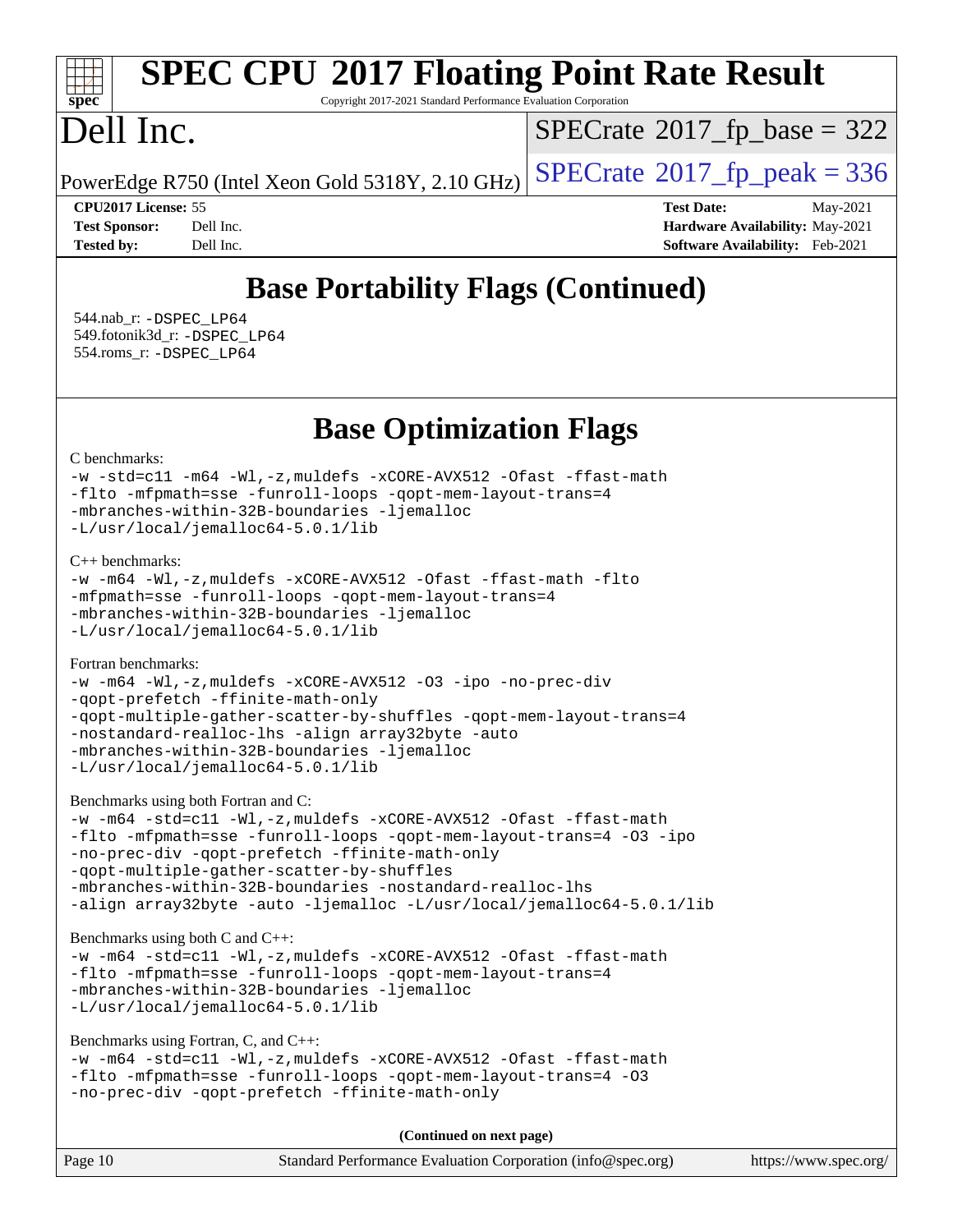

# **[SPEC CPU](http://www.spec.org/auto/cpu2017/Docs/result-fields.html#SPECCPU2017FloatingPointRateResult)[2017 Floating Point Rate Result](http://www.spec.org/auto/cpu2017/Docs/result-fields.html#SPECCPU2017FloatingPointRateResult)**

Copyright 2017-2021 Standard Performance Evaluation Corporation

## Dell Inc.

 $SPECTate$ <sup>®</sup>[2017\\_fp\\_base =](http://www.spec.org/auto/cpu2017/Docs/result-fields.html#SPECrate2017fpbase) 322

PowerEdge R750 (Intel Xeon Gold 5318Y, 2.10 GHz)  $\left|$  [SPECrate](http://www.spec.org/auto/cpu2017/Docs/result-fields.html#SPECrate2017fppeak)®[2017\\_fp\\_peak = 3](http://www.spec.org/auto/cpu2017/Docs/result-fields.html#SPECrate2017fppeak)36

**[CPU2017 License:](http://www.spec.org/auto/cpu2017/Docs/result-fields.html#CPU2017License)** 55 **[Test Date:](http://www.spec.org/auto/cpu2017/Docs/result-fields.html#TestDate)** May-2021 **[Test Sponsor:](http://www.spec.org/auto/cpu2017/Docs/result-fields.html#TestSponsor)** Dell Inc. **[Hardware Availability:](http://www.spec.org/auto/cpu2017/Docs/result-fields.html#HardwareAvailability)** May-2021 **[Tested by:](http://www.spec.org/auto/cpu2017/Docs/result-fields.html#Testedby)** Dell Inc. **[Software Availability:](http://www.spec.org/auto/cpu2017/Docs/result-fields.html#SoftwareAvailability)** Feb-2021

### **[Base Optimization Flags \(Continued\)](http://www.spec.org/auto/cpu2017/Docs/result-fields.html#BaseOptimizationFlags)**

[Benchmarks using Fortran, C, and C++](http://www.spec.org/auto/cpu2017/Docs/result-fields.html#BenchmarksusingFortranCandCXX) (continued):

[-qopt-multiple-gather-scatter-by-shuffles](http://www.spec.org/cpu2017/results/res2021q3/cpu2017-20210618-27233.flags.html#user_CC_CXX_FCbase_f-qopt-multiple-gather-scatter-by-shuffles)

[-mbranches-within-32B-boundaries](http://www.spec.org/cpu2017/results/res2021q3/cpu2017-20210618-27233.flags.html#user_CC_CXX_FCbase_f-mbranches-within-32B-boundaries) [-nostandard-realloc-lhs](http://www.spec.org/cpu2017/results/res2021q3/cpu2017-20210618-27233.flags.html#user_CC_CXX_FCbase_f_2003_std_realloc_82b4557e90729c0f113870c07e44d33d6f5a304b4f63d4c15d2d0f1fab99f5daaed73bdb9275d9ae411527f28b936061aa8b9c8f2d63842963b95c9dd6426b8a)

[-align array32byte](http://www.spec.org/cpu2017/results/res2021q3/cpu2017-20210618-27233.flags.html#user_CC_CXX_FCbase_align_array32byte_b982fe038af199962ba9a80c053b8342c548c85b40b8e86eb3cc33dee0d7986a4af373ac2d51c3f7cf710a18d62fdce2948f201cd044323541f22fc0fffc51b6) [-auto](http://www.spec.org/cpu2017/results/res2021q3/cpu2017-20210618-27233.flags.html#user_CC_CXX_FCbase_f-auto) [-ljemalloc](http://www.spec.org/cpu2017/results/res2021q3/cpu2017-20210618-27233.flags.html#user_CC_CXX_FCbase_jemalloc_link_lib_d1249b907c500fa1c0672f44f562e3d0f79738ae9e3c4a9c376d49f265a04b9c99b167ecedbf6711b3085be911c67ff61f150a17b3472be731631ba4d0471706) [-L/usr/local/jemalloc64-5.0.1/lib](http://www.spec.org/cpu2017/results/res2021q3/cpu2017-20210618-27233.flags.html#user_CC_CXX_FCbase_jemalloc_link_path64_1_cc289568b1a6c0fd3b62c91b824c27fcb5af5e8098e6ad028160d21144ef1b8aef3170d2acf0bee98a8da324cfe4f67d0a3d0c4cc4673d993d694dc2a0df248b)

### **[Peak Compiler Invocation](http://www.spec.org/auto/cpu2017/Docs/result-fields.html#PeakCompilerInvocation)**

[C benchmarks](http://www.spec.org/auto/cpu2017/Docs/result-fields.html#Cbenchmarks):

[icx](http://www.spec.org/cpu2017/results/res2021q3/cpu2017-20210618-27233.flags.html#user_CCpeak_intel_icx_fe2d28d19ae2a5db7c42fe0f2a2aed77cb715edd4aeb23434404a8be6683fe239869bb6ca8154ca98265c2e3b9226a719a0efe2953a4a7018c379b7010ccf087)

[C++ benchmarks:](http://www.spec.org/auto/cpu2017/Docs/result-fields.html#CXXbenchmarks) [icpx](http://www.spec.org/cpu2017/results/res2021q3/cpu2017-20210618-27233.flags.html#user_CXXpeak_intel_icpx_1e918ed14c436bf4b9b7c8bcdd51d4539fc71b3df010bd1e9f8732d9c34c2b2914e48204a846820f3c0ebb4095dea797a5c30b458ac0b6dffac65d78f781f5ca)

[Fortran benchmarks](http://www.spec.org/auto/cpu2017/Docs/result-fields.html#Fortranbenchmarks): [ifort](http://www.spec.org/cpu2017/results/res2021q3/cpu2017-20210618-27233.flags.html#user_FCpeak_intel_ifort_8111460550e3ca792625aed983ce982f94888b8b503583aa7ba2b8303487b4d8a21a13e7191a45c5fd58ff318f48f9492884d4413fa793fd88dd292cad7027ca)

[Benchmarks using both Fortran and C](http://www.spec.org/auto/cpu2017/Docs/result-fields.html#BenchmarksusingbothFortranandC): [ifort](http://www.spec.org/cpu2017/results/res2021q3/cpu2017-20210618-27233.flags.html#user_CC_FCpeak_intel_ifort_8111460550e3ca792625aed983ce982f94888b8b503583aa7ba2b8303487b4d8a21a13e7191a45c5fd58ff318f48f9492884d4413fa793fd88dd292cad7027ca) [icx](http://www.spec.org/cpu2017/results/res2021q3/cpu2017-20210618-27233.flags.html#user_CC_FCpeak_intel_icx_fe2d28d19ae2a5db7c42fe0f2a2aed77cb715edd4aeb23434404a8be6683fe239869bb6ca8154ca98265c2e3b9226a719a0efe2953a4a7018c379b7010ccf087)

[Benchmarks using both C and C++](http://www.spec.org/auto/cpu2017/Docs/result-fields.html#BenchmarksusingbothCandCXX):

511.povray\_r: [icpc](http://www.spec.org/cpu2017/results/res2021q3/cpu2017-20210618-27233.flags.html#user_peakCXXLD511_povray_r_intel_icpc_c510b6838c7f56d33e37e94d029a35b4a7bccf4766a728ee175e80a419847e808290a9b78be685c44ab727ea267ec2f070ec5dc83b407c0218cded6866a35d07) [icc](http://www.spec.org/cpu2017/results/res2021q3/cpu2017-20210618-27233.flags.html#user_peakCC511_povray_r_intel_icc_66fc1ee009f7361af1fbd72ca7dcefbb700085f36577c54f309893dd4ec40d12360134090235512931783d35fd58c0460139e722d5067c5574d8eaf2b3e37e92)

526.blender\_r: [icpx](http://www.spec.org/cpu2017/results/res2021q3/cpu2017-20210618-27233.flags.html#user_peakCXXLD526_blender_r_intel_icpx_1e918ed14c436bf4b9b7c8bcdd51d4539fc71b3df010bd1e9f8732d9c34c2b2914e48204a846820f3c0ebb4095dea797a5c30b458ac0b6dffac65d78f781f5ca) [icx](http://www.spec.org/cpu2017/results/res2021q3/cpu2017-20210618-27233.flags.html#user_peakCC526_blender_r_intel_icx_fe2d28d19ae2a5db7c42fe0f2a2aed77cb715edd4aeb23434404a8be6683fe239869bb6ca8154ca98265c2e3b9226a719a0efe2953a4a7018c379b7010ccf087)

[Benchmarks using Fortran, C, and C++:](http://www.spec.org/auto/cpu2017/Docs/result-fields.html#BenchmarksusingFortranCandCXX) [icpx](http://www.spec.org/cpu2017/results/res2021q3/cpu2017-20210618-27233.flags.html#user_CC_CXX_FCpeak_intel_icpx_1e918ed14c436bf4b9b7c8bcdd51d4539fc71b3df010bd1e9f8732d9c34c2b2914e48204a846820f3c0ebb4095dea797a5c30b458ac0b6dffac65d78f781f5ca) [icx](http://www.spec.org/cpu2017/results/res2021q3/cpu2017-20210618-27233.flags.html#user_CC_CXX_FCpeak_intel_icx_fe2d28d19ae2a5db7c42fe0f2a2aed77cb715edd4aeb23434404a8be6683fe239869bb6ca8154ca98265c2e3b9226a719a0efe2953a4a7018c379b7010ccf087) [ifort](http://www.spec.org/cpu2017/results/res2021q3/cpu2017-20210618-27233.flags.html#user_CC_CXX_FCpeak_intel_ifort_8111460550e3ca792625aed983ce982f94888b8b503583aa7ba2b8303487b4d8a21a13e7191a45c5fd58ff318f48f9492884d4413fa793fd88dd292cad7027ca)

### **[Peak Portability Flags](http://www.spec.org/auto/cpu2017/Docs/result-fields.html#PeakPortabilityFlags)**

Same as Base Portability Flags

### **[Peak Optimization Flags](http://www.spec.org/auto/cpu2017/Docs/result-fields.html#PeakOptimizationFlags)**

[C benchmarks](http://www.spec.org/auto/cpu2017/Docs/result-fields.html#Cbenchmarks):

519.lbm\_r: basepeak = yes

538.imagick\_r: basepeak = yes

**(Continued on next page)**

Page 11 Standard Performance Evaluation Corporation [\(info@spec.org\)](mailto:info@spec.org) <https://www.spec.org/>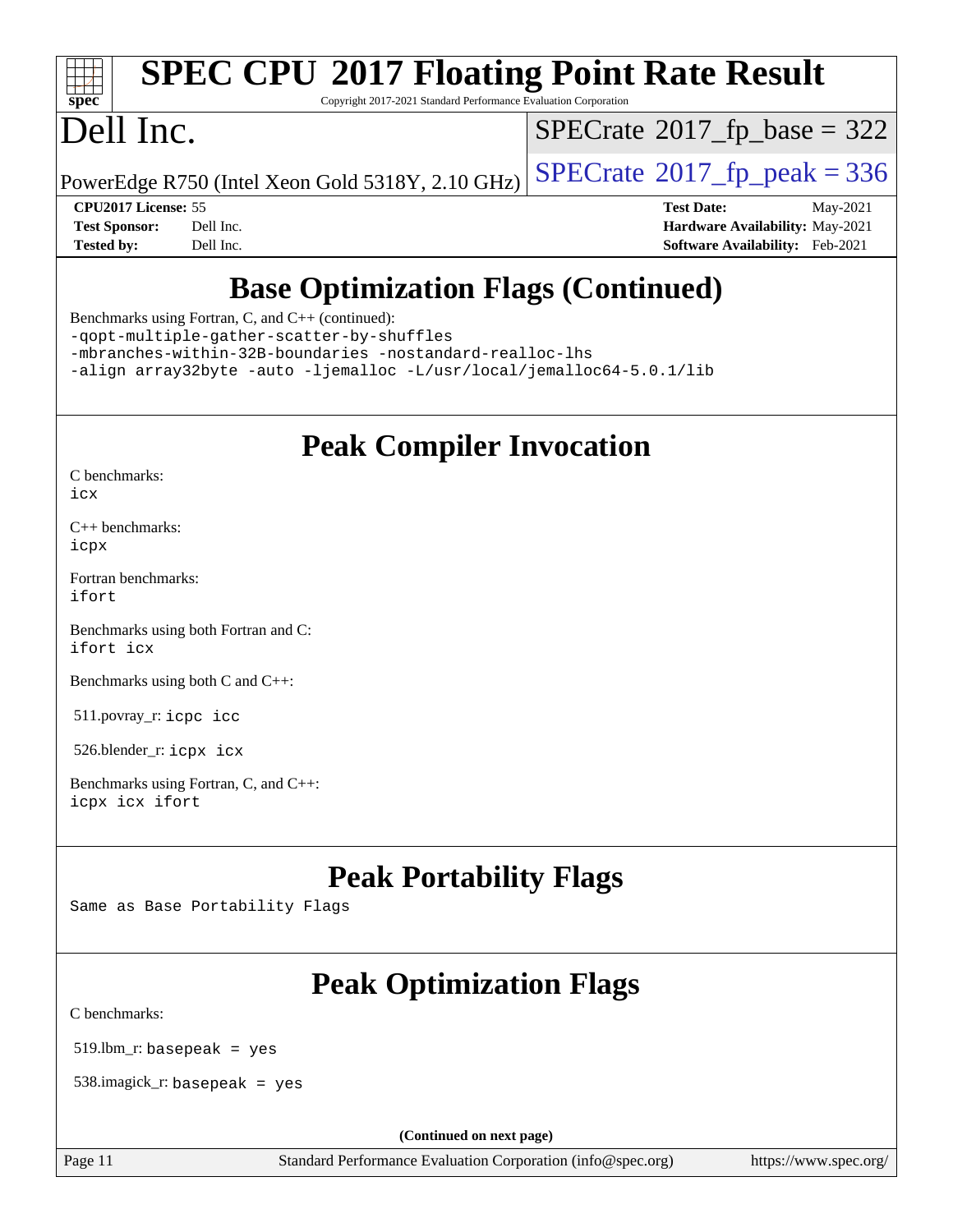

# **[SPEC CPU](http://www.spec.org/auto/cpu2017/Docs/result-fields.html#SPECCPU2017FloatingPointRateResult)[2017 Floating Point Rate Result](http://www.spec.org/auto/cpu2017/Docs/result-fields.html#SPECCPU2017FloatingPointRateResult)**

Copyright 2017-2021 Standard Performance Evaluation Corporation

## Dell Inc.

 $SPECTate$ <sup>®</sup>[2017\\_fp\\_base =](http://www.spec.org/auto/cpu2017/Docs/result-fields.html#SPECrate2017fpbase) 322

PowerEdge R750 (Intel Xeon Gold 5318Y, 2.10 GHz)  $\left|$  [SPECrate](http://www.spec.org/auto/cpu2017/Docs/result-fields.html#SPECrate2017fppeak)<sup>®</sup>[2017\\_fp\\_peak = 3](http://www.spec.org/auto/cpu2017/Docs/result-fields.html#SPECrate2017fppeak)36

**[CPU2017 License:](http://www.spec.org/auto/cpu2017/Docs/result-fields.html#CPU2017License)** 55 **[Test Date:](http://www.spec.org/auto/cpu2017/Docs/result-fields.html#TestDate)** May-2021 **[Test Sponsor:](http://www.spec.org/auto/cpu2017/Docs/result-fields.html#TestSponsor)** Dell Inc. **[Hardware Availability:](http://www.spec.org/auto/cpu2017/Docs/result-fields.html#HardwareAvailability)** May-2021 **[Tested by:](http://www.spec.org/auto/cpu2017/Docs/result-fields.html#Testedby)** Dell Inc. **[Software Availability:](http://www.spec.org/auto/cpu2017/Docs/result-fields.html#SoftwareAvailability)** Feb-2021

### **[Peak Optimization Flags \(Continued\)](http://www.spec.org/auto/cpu2017/Docs/result-fields.html#PeakOptimizationFlags)**

 544.nab\_r: [-w](http://www.spec.org/cpu2017/results/res2021q3/cpu2017-20210618-27233.flags.html#user_peakCCLD544_nab_r_supress_warning_66fb2c4e5c1dd10f38bdd29623979399e5ae75ae6e5453792d82ef66afed381df4a8602f92cac8d2ea0fffa7b93b4b1ccb9ecad4af01c9b2fe338b2082ae3859) [-std=c11](http://www.spec.org/cpu2017/results/res2021q3/cpu2017-20210618-27233.flags.html#user_peakCCLD544_nab_r_std-icc-std_0e1c27790398a4642dfca32ffe6c27b5796f9c2d2676156f2e42c9c44eaad0c049b1cdb667a270c34d979996257aeb8fc440bfb01818dbc9357bd9d174cb8524) [-m64](http://www.spec.org/cpu2017/results/res2021q3/cpu2017-20210618-27233.flags.html#user_peakCCLD544_nab_r_m64-icc) [-Wl,-z,muldefs](http://www.spec.org/cpu2017/results/res2021q3/cpu2017-20210618-27233.flags.html#user_peakEXTRA_LDFLAGS544_nab_r_link_force_multiple1_b4cbdb97b34bdee9ceefcfe54f4c8ea74255f0b02a4b23e853cdb0e18eb4525ac79b5a88067c842dd0ee6996c24547a27a4b99331201badda8798ef8a743f577) [-xCORE-AVX512](http://www.spec.org/cpu2017/results/res2021q3/cpu2017-20210618-27233.flags.html#user_peakCOPTIMIZE544_nab_r_f-xCORE-AVX512) [-flto](http://www.spec.org/cpu2017/results/res2021q3/cpu2017-20210618-27233.flags.html#user_peakCOPTIMIZE544_nab_r_f-flto) [-Ofast](http://www.spec.org/cpu2017/results/res2021q3/cpu2017-20210618-27233.flags.html#user_peakCOPTIMIZE544_nab_r_f-Ofast) [-qopt-mem-layout-trans=4](http://www.spec.org/cpu2017/results/res2021q3/cpu2017-20210618-27233.flags.html#user_peakCOPTIMIZE544_nab_r_f-qopt-mem-layout-trans_fa39e755916c150a61361b7846f310bcdf6f04e385ef281cadf3647acec3f0ae266d1a1d22d972a7087a248fd4e6ca390a3634700869573d231a252c784941a8) [-fimf-accuracy-bits=14:sqrt](http://www.spec.org/cpu2017/results/res2021q3/cpu2017-20210618-27233.flags.html#user_peakEXTRA_OPTIMIZE544_nab_r_f-imf-accuracy-bits_dec3764af0c61f52590ca8f859bc2b38948cb3a9f4bd45f959a8dd6743142ff5c0d5c89fdfba8d7c6d41a5122d7dc4d32797a5effd20a981baa30839b7373d7d) [-mbranches-within-32B-boundaries](http://www.spec.org/cpu2017/results/res2021q3/cpu2017-20210618-27233.flags.html#user_peakEXTRA_COPTIMIZE544_nab_r_f-mbranches-within-32B-boundaries) [-ljemalloc](http://www.spec.org/cpu2017/results/res2021q3/cpu2017-20210618-27233.flags.html#user_peakEXTRA_LIBS544_nab_r_jemalloc_link_lib_d1249b907c500fa1c0672f44f562e3d0f79738ae9e3c4a9c376d49f265a04b9c99b167ecedbf6711b3085be911c67ff61f150a17b3472be731631ba4d0471706) [-L/usr/local/jemalloc64-5.0.1/lib](http://www.spec.org/cpu2017/results/res2021q3/cpu2017-20210618-27233.flags.html#user_peakEXTRA_LIBS544_nab_r_jemalloc_link_path64_1_cc289568b1a6c0fd3b62c91b824c27fcb5af5e8098e6ad028160d21144ef1b8aef3170d2acf0bee98a8da324cfe4f67d0a3d0c4cc4673d993d694dc2a0df248b) [C++ benchmarks:](http://www.spec.org/auto/cpu2017/Docs/result-fields.html#CXXbenchmarks)  $508$ .namd\_r: basepeak = yes 510.parest\_r: [-w](http://www.spec.org/cpu2017/results/res2021q3/cpu2017-20210618-27233.flags.html#user_peakCXXLD510_parest_r_supress_warning_66fb2c4e5c1dd10f38bdd29623979399e5ae75ae6e5453792d82ef66afed381df4a8602f92cac8d2ea0fffa7b93b4b1ccb9ecad4af01c9b2fe338b2082ae3859) [-m64](http://www.spec.org/cpu2017/results/res2021q3/cpu2017-20210618-27233.flags.html#user_peakCXXLD510_parest_r_m64-icc) [-Wl,-z,muldefs](http://www.spec.org/cpu2017/results/res2021q3/cpu2017-20210618-27233.flags.html#user_peakEXTRA_LDFLAGS510_parest_r_link_force_multiple1_b4cbdb97b34bdee9ceefcfe54f4c8ea74255f0b02a4b23e853cdb0e18eb4525ac79b5a88067c842dd0ee6996c24547a27a4b99331201badda8798ef8a743f577) [-xCORE-AVX512](http://www.spec.org/cpu2017/results/res2021q3/cpu2017-20210618-27233.flags.html#user_peakCXXOPTIMIZE510_parest_r_f-xCORE-AVX512) [-Ofast](http://www.spec.org/cpu2017/results/res2021q3/cpu2017-20210618-27233.flags.html#user_peakCXXOPTIMIZE510_parest_r_f-Ofast) [-ffast-math](http://www.spec.org/cpu2017/results/res2021q3/cpu2017-20210618-27233.flags.html#user_peakCXXOPTIMIZE510_parest_r_f-ffast-math) [-flto](http://www.spec.org/cpu2017/results/res2021q3/cpu2017-20210618-27233.flags.html#user_peakCXXOPTIMIZE510_parest_r_f-flto) [-mfpmath=sse](http://www.spec.org/cpu2017/results/res2021q3/cpu2017-20210618-27233.flags.html#user_peakCXXOPTIMIZE510_parest_r_f-mfpmath_70eb8fac26bde974f8ab713bc9086c5621c0b8d2f6c86f38af0bd7062540daf19db5f3a066d8c6684be05d84c9b6322eb3b5be6619d967835195b93d6c02afa1) [-funroll-loops](http://www.spec.org/cpu2017/results/res2021q3/cpu2017-20210618-27233.flags.html#user_peakCXXOPTIMIZE510_parest_r_f-funroll-loops) [-qopt-mem-layout-trans=4](http://www.spec.org/cpu2017/results/res2021q3/cpu2017-20210618-27233.flags.html#user_peakCXXOPTIMIZE510_parest_r_f-qopt-mem-layout-trans_fa39e755916c150a61361b7846f310bcdf6f04e385ef281cadf3647acec3f0ae266d1a1d22d972a7087a248fd4e6ca390a3634700869573d231a252c784941a8) [-mbranches-within-32B-boundaries](http://www.spec.org/cpu2017/results/res2021q3/cpu2017-20210618-27233.flags.html#user_peakEXTRA_CXXOPTIMIZE510_parest_r_f-mbranches-within-32B-boundaries) [-ljemalloc](http://www.spec.org/cpu2017/results/res2021q3/cpu2017-20210618-27233.flags.html#user_peakEXTRA_LIBS510_parest_r_jemalloc_link_lib_d1249b907c500fa1c0672f44f562e3d0f79738ae9e3c4a9c376d49f265a04b9c99b167ecedbf6711b3085be911c67ff61f150a17b3472be731631ba4d0471706) [-L/usr/local/jemalloc64-5.0.1/lib](http://www.spec.org/cpu2017/results/res2021q3/cpu2017-20210618-27233.flags.html#user_peakEXTRA_LIBS510_parest_r_jemalloc_link_path64_1_cc289568b1a6c0fd3b62c91b824c27fcb5af5e8098e6ad028160d21144ef1b8aef3170d2acf0bee98a8da324cfe4f67d0a3d0c4cc4673d993d694dc2a0df248b) [Fortran benchmarks](http://www.spec.org/auto/cpu2017/Docs/result-fields.html#Fortranbenchmarks):  $503.bwaves$  r: basepeak = yes 549.fotonik3d\_r: basepeak = yes 554.roms\_r: [-w](http://www.spec.org/cpu2017/results/res2021q3/cpu2017-20210618-27233.flags.html#user_peakFCLD554_roms_r_supress_warning_66fb2c4e5c1dd10f38bdd29623979399e5ae75ae6e5453792d82ef66afed381df4a8602f92cac8d2ea0fffa7b93b4b1ccb9ecad4af01c9b2fe338b2082ae3859) [-m64](http://www.spec.org/cpu2017/results/res2021q3/cpu2017-20210618-27233.flags.html#user_peakFCLD554_roms_r_m64-icc) [-Wl,-z,muldefs](http://www.spec.org/cpu2017/results/res2021q3/cpu2017-20210618-27233.flags.html#user_peakEXTRA_LDFLAGS554_roms_r_link_force_multiple1_b4cbdb97b34bdee9ceefcfe54f4c8ea74255f0b02a4b23e853cdb0e18eb4525ac79b5a88067c842dd0ee6996c24547a27a4b99331201badda8798ef8a743f577) [-xCORE-AVX512](http://www.spec.org/cpu2017/results/res2021q3/cpu2017-20210618-27233.flags.html#user_peakFOPTIMIZE554_roms_r_f-xCORE-AVX512) [-O3](http://www.spec.org/cpu2017/results/res2021q3/cpu2017-20210618-27233.flags.html#user_peakFOPTIMIZE554_roms_r_f-O3) [-ipo](http://www.spec.org/cpu2017/results/res2021q3/cpu2017-20210618-27233.flags.html#user_peakFOPTIMIZE554_roms_r_f-ipo) [-no-prec-div](http://www.spec.org/cpu2017/results/res2021q3/cpu2017-20210618-27233.flags.html#user_peakFOPTIMIZE554_roms_r_f-no-prec-div) [-qopt-prefetch](http://www.spec.org/cpu2017/results/res2021q3/cpu2017-20210618-27233.flags.html#user_peakFOPTIMIZE554_roms_r_f-qopt-prefetch) [-ffinite-math-only](http://www.spec.org/cpu2017/results/res2021q3/cpu2017-20210618-27233.flags.html#user_peakFOPTIMIZE554_roms_r_f_finite_math_only_cb91587bd2077682c4b38af759c288ed7c732db004271a9512da14a4f8007909a5f1427ecbf1a0fb78ff2a814402c6114ac565ca162485bbcae155b5e4258871) [-qopt-multiple-gather-scatter-by-shuffles](http://www.spec.org/cpu2017/results/res2021q3/cpu2017-20210618-27233.flags.html#user_peakFOPTIMIZE554_roms_r_f-qopt-multiple-gather-scatter-by-shuffles) [-qopt-mem-layout-trans=4](http://www.spec.org/cpu2017/results/res2021q3/cpu2017-20210618-27233.flags.html#user_peakFOPTIMIZE554_roms_r_f-qopt-mem-layout-trans_fa39e755916c150a61361b7846f310bcdf6f04e385ef281cadf3647acec3f0ae266d1a1d22d972a7087a248fd4e6ca390a3634700869573d231a252c784941a8) [-nostandard-realloc-lhs](http://www.spec.org/cpu2017/results/res2021q3/cpu2017-20210618-27233.flags.html#user_peakEXTRA_FOPTIMIZE554_roms_r_f_2003_std_realloc_82b4557e90729c0f113870c07e44d33d6f5a304b4f63d4c15d2d0f1fab99f5daaed73bdb9275d9ae411527f28b936061aa8b9c8f2d63842963b95c9dd6426b8a) [-align array32byte](http://www.spec.org/cpu2017/results/res2021q3/cpu2017-20210618-27233.flags.html#user_peakEXTRA_FOPTIMIZE554_roms_r_align_array32byte_b982fe038af199962ba9a80c053b8342c548c85b40b8e86eb3cc33dee0d7986a4af373ac2d51c3f7cf710a18d62fdce2948f201cd044323541f22fc0fffc51b6) [-auto](http://www.spec.org/cpu2017/results/res2021q3/cpu2017-20210618-27233.flags.html#user_peakEXTRA_FOPTIMIZE554_roms_r_f-auto) [-mbranches-within-32B-boundaries](http://www.spec.org/cpu2017/results/res2021q3/cpu2017-20210618-27233.flags.html#user_peakEXTRA_FOPTIMIZE554_roms_r_f-mbranches-within-32B-boundaries) [-ljemalloc](http://www.spec.org/cpu2017/results/res2021q3/cpu2017-20210618-27233.flags.html#user_peakEXTRA_LIBS554_roms_r_jemalloc_link_lib_d1249b907c500fa1c0672f44f562e3d0f79738ae9e3c4a9c376d49f265a04b9c99b167ecedbf6711b3085be911c67ff61f150a17b3472be731631ba4d0471706) [-L/usr/local/jemalloc64-5.0.1/lib](http://www.spec.org/cpu2017/results/res2021q3/cpu2017-20210618-27233.flags.html#user_peakEXTRA_LIBS554_roms_r_jemalloc_link_path64_1_cc289568b1a6c0fd3b62c91b824c27fcb5af5e8098e6ad028160d21144ef1b8aef3170d2acf0bee98a8da324cfe4f67d0a3d0c4cc4673d993d694dc2a0df248b) [Benchmarks using both Fortran and C](http://www.spec.org/auto/cpu2017/Docs/result-fields.html#BenchmarksusingbothFortranandC):  $521.wrf\_r:$  basepeak = yes  $527.cam4_r$ : basepeak = yes [Benchmarks using both C and C++](http://www.spec.org/auto/cpu2017/Docs/result-fields.html#BenchmarksusingbothCandCXX): 511.povray\_r: [-prof-gen](http://www.spec.org/cpu2017/results/res2021q3/cpu2017-20210618-27233.flags.html#user_peakPASS1_CFLAGSPASS1_CXXFLAGSPASS1_LDFLAGS511_povray_r_prof_gen_5aa4926d6013ddb2a31985c654b3eb18169fc0c6952a63635c234f711e6e63dd76e94ad52365559451ec499a2cdb89e4dc58ba4c67ef54ca681ffbe1461d6b36)(pass 1) [-prof-use](http://www.spec.org/cpu2017/results/res2021q3/cpu2017-20210618-27233.flags.html#user_peakPASS2_CFLAGSPASS2_CXXFLAGSPASS2_LDFLAGS511_povray_r_prof_use_1a21ceae95f36a2b53c25747139a6c16ca95bd9def2a207b4f0849963b97e94f5260e30a0c64f4bb623698870e679ca08317ef8150905d41bd88c6f78df73f19)(pass 2) [-xCORE-AVX512](http://www.spec.org/cpu2017/results/res2021q3/cpu2017-20210618-27233.flags.html#user_peakCOPTIMIZECXXOPTIMIZE511_povray_r_f-xCORE-AVX512) [-O3](http://www.spec.org/cpu2017/results/res2021q3/cpu2017-20210618-27233.flags.html#user_peakCOPTIMIZECXXOPTIMIZE511_povray_r_f-O3) [-ipo](http://www.spec.org/cpu2017/results/res2021q3/cpu2017-20210618-27233.flags.html#user_peakCOPTIMIZECXXOPTIMIZE511_povray_r_f-ipo) [-no-prec-div](http://www.spec.org/cpu2017/results/res2021q3/cpu2017-20210618-27233.flags.html#user_peakCOPTIMIZECXXOPTIMIZE511_povray_r_f-no-prec-div) [-qopt-prefetch](http://www.spec.org/cpu2017/results/res2021q3/cpu2017-20210618-27233.flags.html#user_peakCOPTIMIZECXXOPTIMIZE511_povray_r_f-qopt-prefetch) [-ffinite-math-only](http://www.spec.org/cpu2017/results/res2021q3/cpu2017-20210618-27233.flags.html#user_peakCOPTIMIZECXXOPTIMIZE511_povray_r_f_finite_math_only_cb91587bd2077682c4b38af759c288ed7c732db004271a9512da14a4f8007909a5f1427ecbf1a0fb78ff2a814402c6114ac565ca162485bbcae155b5e4258871) [-qopt-multiple-gather-scatter-by-shuffles](http://www.spec.org/cpu2017/results/res2021q3/cpu2017-20210618-27233.flags.html#user_peakCOPTIMIZECXXOPTIMIZE511_povray_r_f-qopt-multiple-gather-scatter-by-shuffles) [-qopt-mem-layout-trans=4](http://www.spec.org/cpu2017/results/res2021q3/cpu2017-20210618-27233.flags.html#user_peakCOPTIMIZECXXOPTIMIZE511_povray_r_f-qopt-mem-layout-trans_fa39e755916c150a61361b7846f310bcdf6f04e385ef281cadf3647acec3f0ae266d1a1d22d972a7087a248fd4e6ca390a3634700869573d231a252c784941a8) [-mbranches-within-32B-boundaries](http://www.spec.org/cpu2017/results/res2021q3/cpu2017-20210618-27233.flags.html#user_peakEXTRA_COPTIMIZEEXTRA_CXXOPTIMIZE511_povray_r_f-mbranches-within-32B-boundaries) [-L/usr/local/jemalloc64-5.0.1/lib](http://www.spec.org/cpu2017/results/res2021q3/cpu2017-20210618-27233.flags.html#user_peakEXTRA_LIBS511_povray_r_jemalloc_link_path64_1_cc289568b1a6c0fd3b62c91b824c27fcb5af5e8098e6ad028160d21144ef1b8aef3170d2acf0bee98a8da324cfe4f67d0a3d0c4cc4673d993d694dc2a0df248b) [-ljemalloc](http://www.spec.org/cpu2017/results/res2021q3/cpu2017-20210618-27233.flags.html#user_peakEXTRA_LIBS511_povray_r_jemalloc_link_lib_d1249b907c500fa1c0672f44f562e3d0f79738ae9e3c4a9c376d49f265a04b9c99b167ecedbf6711b3085be911c67ff61f150a17b3472be731631ba4d0471706) 526.blender\_r: basepeak = yes [Benchmarks using Fortran, C, and C++:](http://www.spec.org/auto/cpu2017/Docs/result-fields.html#BenchmarksusingFortranCandCXX)